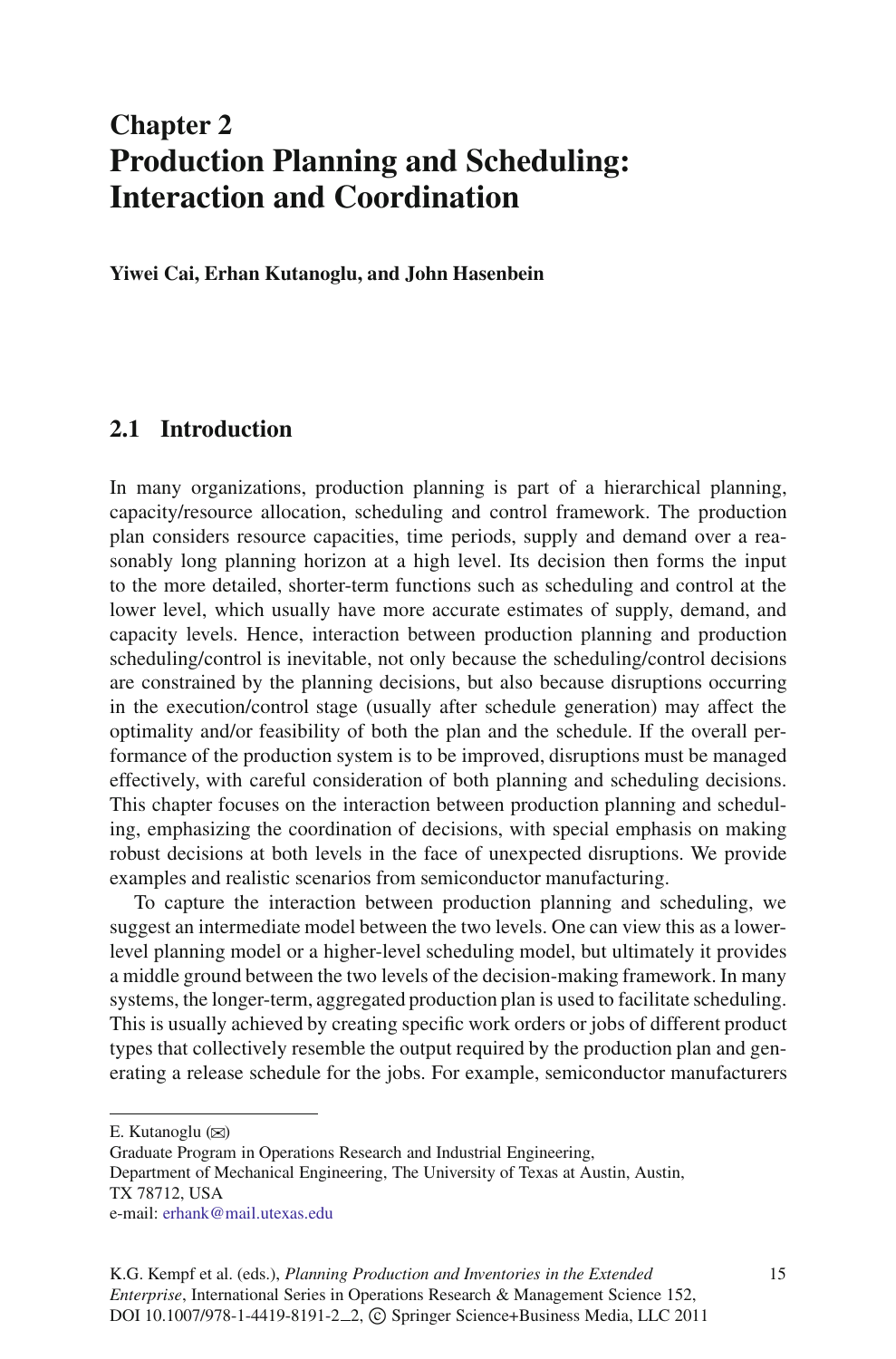rely on detailed simulation-based models to fine tune the release schedule (also referred to as "wafer starts"), which ultimately determines the product mix in the wafer fab. The scheduling function typically dispatches the jobs according to their perceived or assigned priorities to align the processing sequence of the jobs with the production plan while using the latest information on job and machine availabilities. Dispatching inherently utilizes local information (typically one-job, one-machine at a time) to make a decision. It is very hard, if not impossible, to calculate the effects of an individual dispatching decision on the long-term system performance, or even on the performance of the upstream and downstream machines on the shop floor. The idea of an intermediate model between planning and scheduling is to provide additional useful information to the scheduling system, whether it is dispatching based or otherwise.

With the interaction and coordination between production planning and scheduling being the main theme of this chapter, we first review the literature, focusing on a selected set of production planning and scheduling-based papers. In Sect. [2.3,](#page-6-0) we present two versions of our approach that attempt to fill the gap between the classical planning and dispatching-based scheduling models using an intermediate decision model. Section [2.4](#page-13-0) describes our computational study with a simplified reentrant system that represents a small wafer fabrication facility. Section [2.4](#page-13-0) also discusses the implementation issues that must be addressed to properly compare the proposed approach with the conventional planning-to-scheduling approach, using this minifab model. In Sect. [2.5,](#page-16-0) we present the experimental results focusing on insights that can be obtained from our preliminary experiments. We conclude with a summary and future research directions in Sect. [2.6.](#page-25-0)

## **2.2 Literature Review**

We first review the production planning models that are representative of the existing models in the literature. This review is not exhaustive by any means, and our main focus is on the interaction between planning and scheduling, not necessarily on the other aspects of the models, such as batching or setups, that may be potentially critical. We also try to give examples and applications from the literature on semiconductor manufacturing to make the discussion more concrete, but the methods discussed in this section also pertain to more discrete parts manufacturing systems. Due to increasing competition and the rapid development of technology, manufacturing managers, especially those in semiconductor industry focus strongly on cycle time, which is defined as the time between the release of an order to the shop floor and its completion time of that order. Long cycle times imply a high work-in-process (WIP) level, and thus high inventory costs. Therefore, we choose cycle time as the main performance measure with which we evaluate the effectiveness of the coordination between planning and scheduling. This choice further limits our literature review to studies that emphasize cycle time as a potential issue to be addressed between planning and scheduling.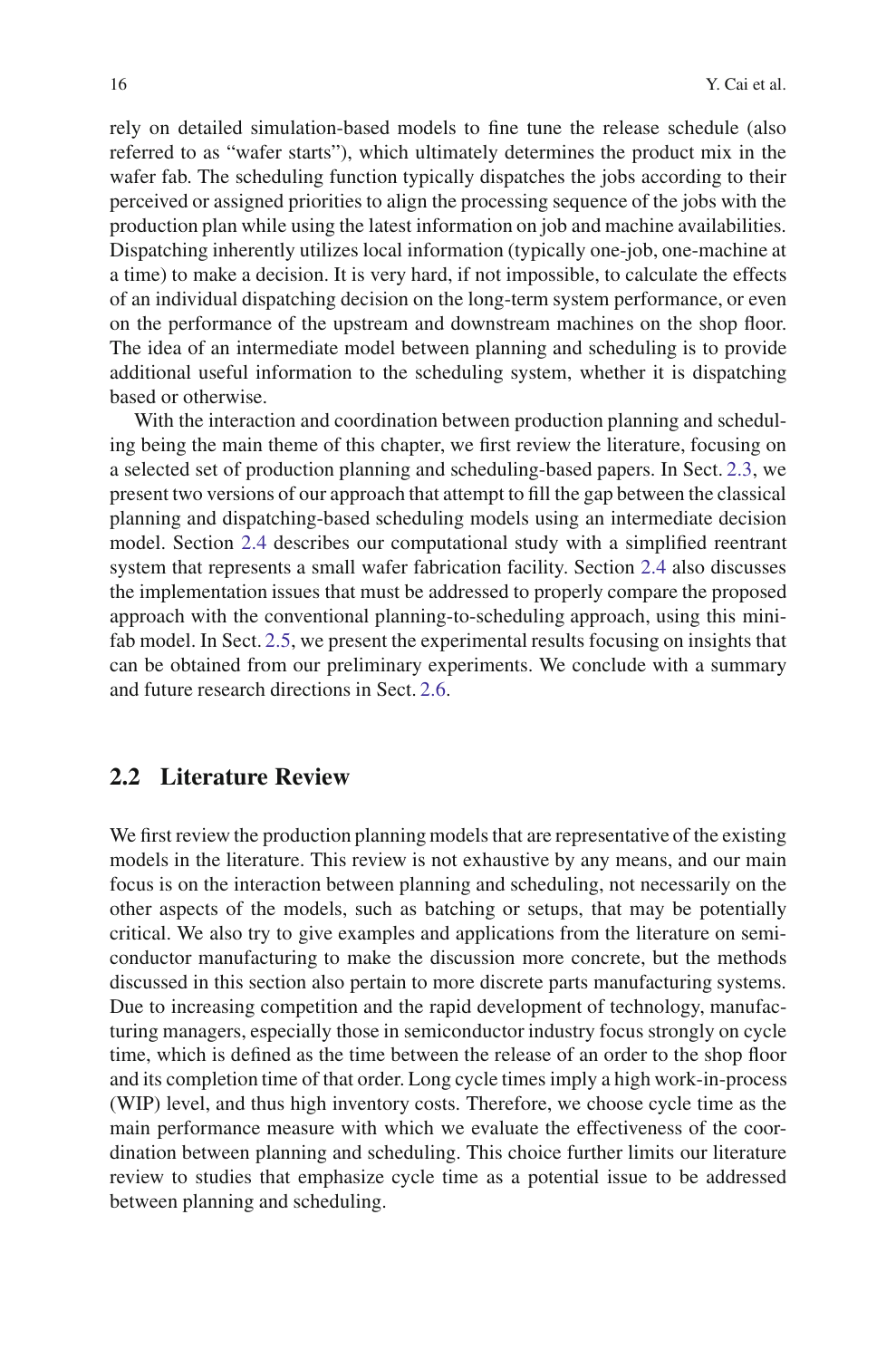### *2.2.1 Production Planning Models*

An extensive literature on production planning has been developed over almost five decades. In this section, we focus on only a few of these optimization models. Interested readers are referred to the chapter by Missbauer and Uzsoy (2010) in the first volume of this handbook which reviews the basic formulations that are most commonly used in academic research and industrial practice.

A capacitated Material Requirement Planning (MRP)-based model is proposed by [Horiguchi et al.](#page-27-0) [\(2001\)](#page-27-0). The goal is to calculate a planned release date for each order during each of its visits to a bottleneck station, and to estimate when the order will be completed. The authors aggregate the times available across machines over discrete time periods (time buckets) that are used to incorporate capacity factors. The model explicitly considers capacity only for specified near-bottleneck stations, and assumes that all other stations have infinite capacity, which is different from the conventional MRP approach. They perform two experiments. One examines the effect of the predictability of the capacity model. In their paper, predictability is defined as the deviation of the realized completion time in the simulation model from the predicted completion time in the planning model. The results show that finite capacity planning gives better predictability than dispatching rules such as Critical Ratio [\(Rose 2002\)](#page-27-1). The lot with the lowest value has the highest priority. The second experiment tests the effects of using a "safety capacity" in planning, that is, the reduction of the planned capacity of a given station by some amount to keep processing capacity in reserve to deal with unexpected events such as machine breakdowns. Their results show that increasing the safety capacity reduces tardiness and improves predictability, without adversely affecting other performance measures.

There are a wide variety of linear programming-based planning models for production planning. [Hackman and Leachman](#page-27-2) [\(1989](#page-27-2)) propose a general production planning framework based on a linear programming model. They take into consideration specific components such as processing and transfer time in order to provide an accurate representation of the production process. However, the time delays in the model do not capture the load-dependent nature of the lead times. Thus, the aspects of production captured in the model are limited. In addition, the LP formulation accommodates noninteger values for cycle times as well as planning time buckets of unequal len[gth.](#page-27-3) [Expanding](#page-27-3) [the](#page-27-3) [model](#page-27-3) [in](#page-27-3) [Hackman and Leachman](#page-27-2) [\(1989\)](#page-27-2), Hung and Leachman [\(1996\)](#page-27-3) incorporate time-dependent parameters representing partial cycle times from job release up to each operation into the LP planning model. Furthermore, they provide a framework that iteratively updates the plan through an LP model that develops a plan for a given set of lead times and a simulation model that evaluates the system performance for a given production plan. They estimate the cycle times from the simulation results and show that they can achieve better results by iterating between the LP and the simulation model. It is well known that the relationship between cycle time and machine utilization is nonlinear. Therefore, the iterative LP-simulation process provides a good way to approximate such a nonlinear relationship. The process stops when satisfactory agreement in cycle times is achieved. Hung and Leachman's experiments with deterministic and random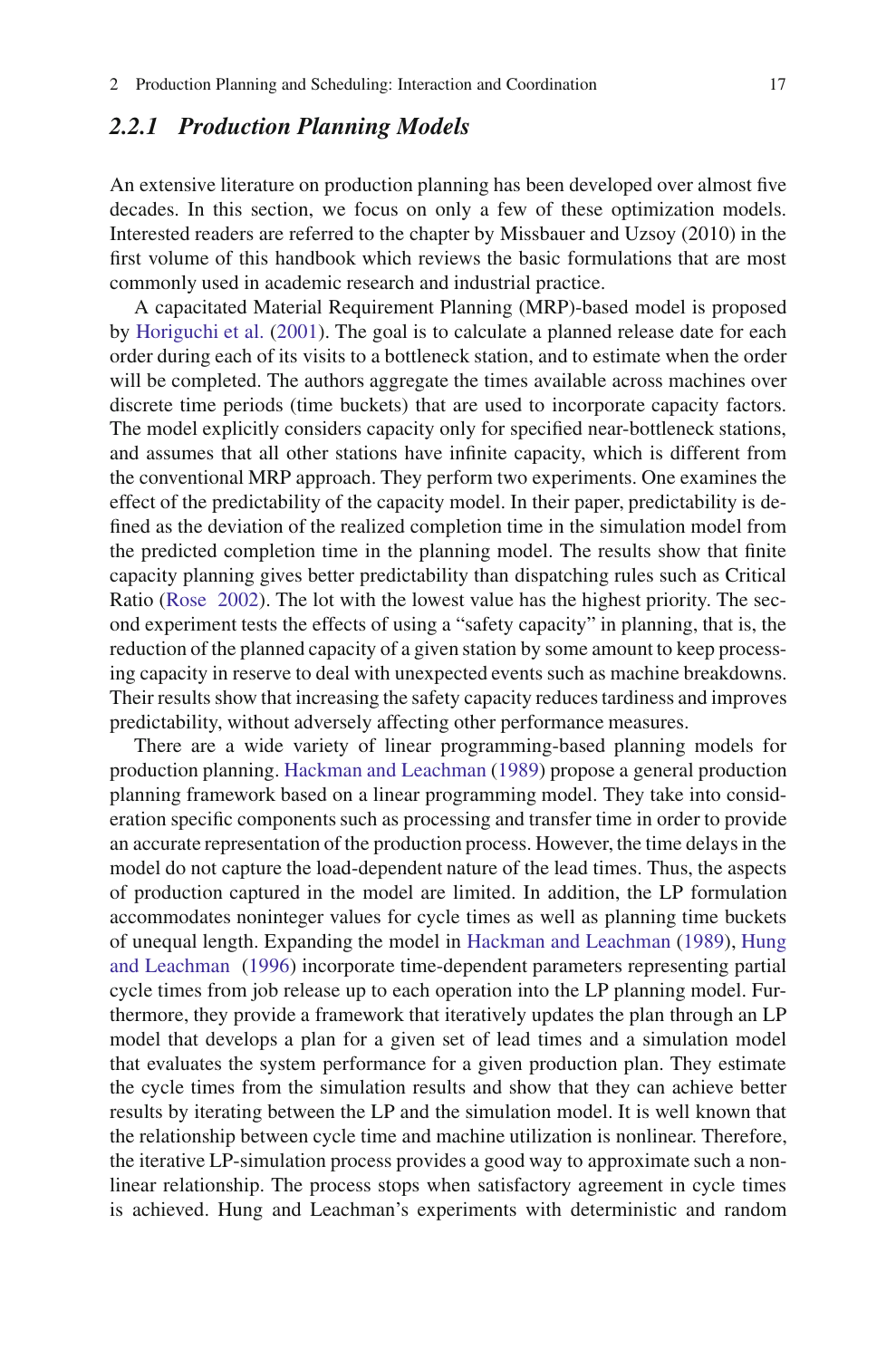machine breakdowns indicate that the difference between the LP and simulation cycle times can be reduced to 5% or less within a few iterations. However, other researchers have not been able to easily replicate such results, and our own research indicates that similar results are difficult to achieve. In particular, the convergence behavior appears to be unpredictable, and is certainly not well understood.

Some planning models that try to capture the relationship between cycle time and utilization without resorting to simulation make use of so-called clearing functions [\(Graves 1986\)](#page-27-4). Clearing functions express the expected throughput of a machine in a planning period as a function of the expected WIP inventory at the machine over the period. (Our focus on load-dependent cycle times is mainly due to the observation that the load as a function of releases determined as part of the plan affects cycle times that result in scheduling. There are recent studies that try to capture the dependency between the load level and/or utilization and cycle times. In that sense, the underlying approaches can also be viewed as "hybrid" models attempting to link planning and scheduling.) [Missbauer](#page-27-5) [\(2002\)](#page-27-5) considers clearing functions for an M/G/1 system. He uses a piece-wise linear approximation for the clearing function to model the effective capacity for bottleneck stations, and considers fixed, load-independent time delays between bottleneck stages to represent the delays at nonbottleneck machines. His planning model determines the release plan and uses a short-term order release policy to select specific orders for release into the job shop. The product mix is not considered in their clearing function, i.e., the clearing function only depends on the total planned production quantity, which means the total [output](#page-26-0) [of](#page-26-0) [a](#page-26-0) [station](#page-26-0) [can](#page-26-0) be allocated arbitrarily to different products.

Asmundsson et al. [\(2006](#page-26-0)) propose a clearing function-based planning model, which explicitly considers the product mix. They approximate the clearing function using an empirical approach, together with two sets of constraints enforcing flow conservation for WIP and finished goods inventory (FGI). There is no need for explicit cycle time parameters in their model. Due to the product mix, different products may have different capacity needs (capacity allocation), and a particular difficulty is estimating the throughput as a function of the product mix currently represented in the WIP. To overcome this, they assume that all products see the same average cycle time, which allows them to use a convex combination of the capacity allocation parameters to approximate the WIP levels of different products, which in turn leads to approximated clearing functions. Exploiting the concavity of clearing functions, they use outer linearization to approximate the functions, which results in an LP model. The objective in their model is to minimize the total production cost, the WIP cost, the FGI holding cost, and the raw material cost. The approximation of the clearing function is also done by simulation with several randomly generated realizations of the demand profile, which are evaluated using the release schedules obtained f[rom](#page-27-2) [the](#page-27-2) [fixed](#page-27-2) [cycle](#page-27-2) [time](#page-27-2) [production](#page-27-2) [planning](#page-27-2) [model](#page-27-2) [of](#page-27-2) Hackman and Leachman [\(1989](#page-27-2)). They perform extensive experiments to evaluate the benefit of the clearing function-based model. Different dispatching rules are used to compare planned throughput and actual throughput. Based on these experiments, one of their conclusions is that: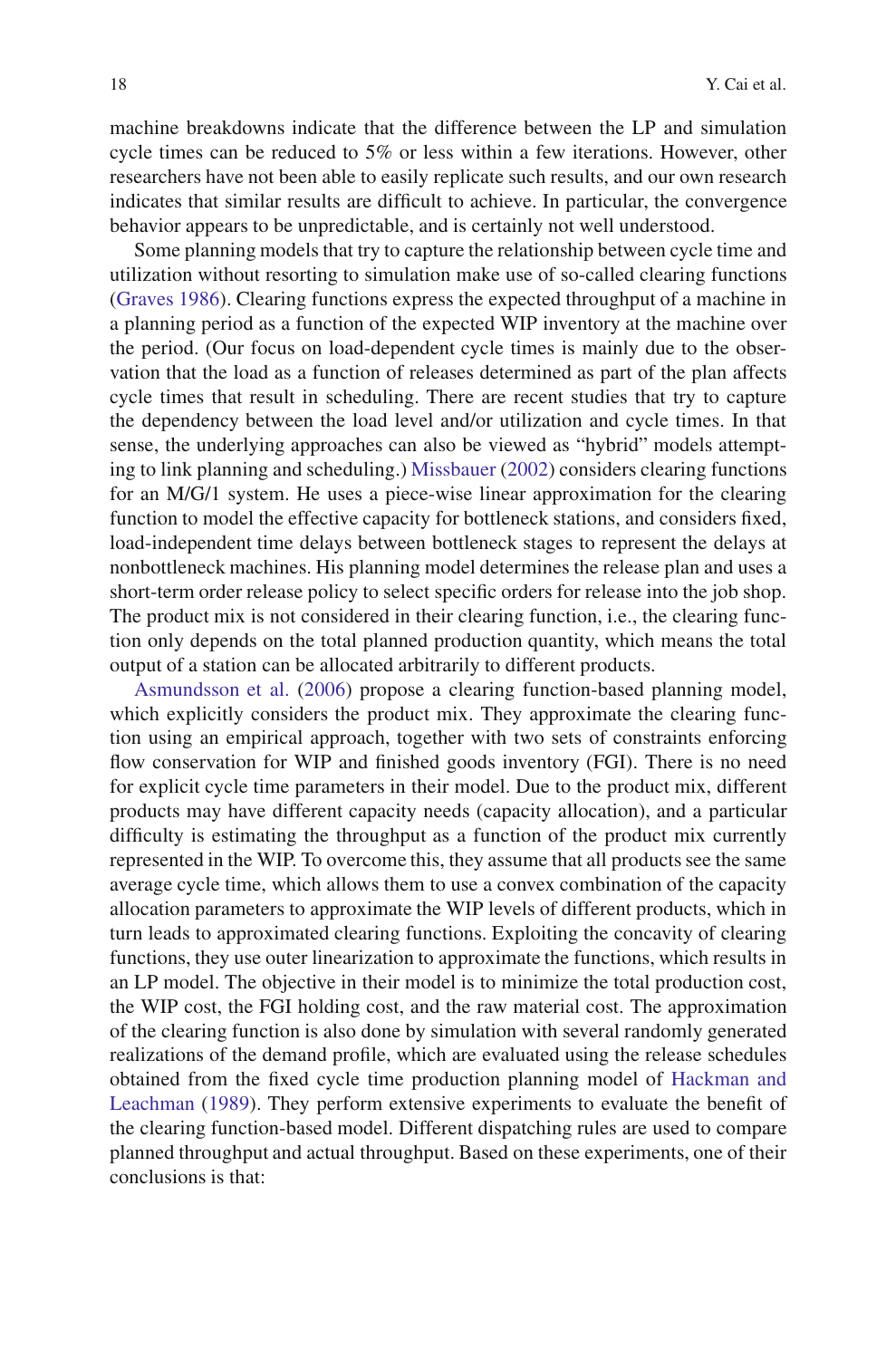"If planning is done properly, the role of a detailed schedule can be viewed as rescheduling the jobs to adhere to the original production plan that has been distorted by equipment failures and other unpredictable occurrences. Although it is unlikely that the scheduler can restore the original plan in every instance, its ability to do so is highly dependent on the planning algorithm's ability to represent the shop floor dynamics correctly."

Such a conclusion shows that we need to consider the coordination between planning and scheduling to achieve better performance, which further motivates [our](#page-27-6) [study.](#page-27-6)

Pahl et al. [\(2005\)](#page-27-6) give an extensive survey of planning models, which consider load-dependent cycle times. In addition to the use of clearing functions, there are other approaches. Interested readers are referred to Sect. 3 and the corresponding references in [Pahl et al.](#page-27-6) [\(2005\)](#page-27-6) for more details.

Model predictive control, or MPC [\(Qin and Badgwell 2003\)](#page-27-7), is a method of process control that has been used extensively in processing industries (Kleindorfer et al. [1975\)](#page-27-8). MPC encompasses a group of algorithms that optimize the predicted future values of the plant output by computing a sequence of future control increments. This optimization model is implemented through a rolling-horizon approach at each sampling time. MPC attempts to model the dependence between the sequence of predicted values of the system output, and the sequence of future control increments. With knowledge of the system model, disturbance measurements, and historical information of the process, the MPC model calculates a sequence of future control increments that must satisfy appropriate constraints. [Vargas-Villami and Rivera](#page-27-9) [\(2000](#page-27-9)) propose a two-layer production control method based on MPC. Extending this work, [Vargas-Villami et al.](#page-27-10) [\(2003\)](#page-27-10) propose a three-layer version. The first layer, called the adaptive layer, is used to develop a parameter estimation approach. The second layer, the optimizer, solves an MILP model by branch and bound to generate a good-quality production plan. The third layer (direct control) uses dispatching to control the detailed discrete-event reentrant manufacturing line in a simulation model. The computational results show that the method is less sensitive to initial conditions than "industrial-like" policies examined by [Tsakalis et al.](#page-27-11) [\(2003\)](#page-27-11). Furthermore, the three-layer approach with the adaptive parameter estimation model achieves reduced variation at high production loads as compared to the two-layer approach. They did not perform any cycle time comparisons with existing methods, but point out that an MPC-based model could be a promising tool for planning.

Jaikumar [\(1974\)](#page-27-12) proposes a methodology, which decomposes the planning and scheduling problem into two subproblems. The first problem is a long range planning problem, which maximizes the profit subject to resource constraints. The Lagrange multiplers obtained in the first problem are used in the objective function of the second short range scheduling model. They propose a heuristic algorithm to reduce the second model to a sequential allocation of production facilities to products.

### *2.2.2 Scheduling Models*

Apart from planning models, there are models and studies that focus on scheduling only. [Leachman et al.](#page-27-13) [\(2002\)](#page-27-13) summarize their effort, dubbed Short Cycle Time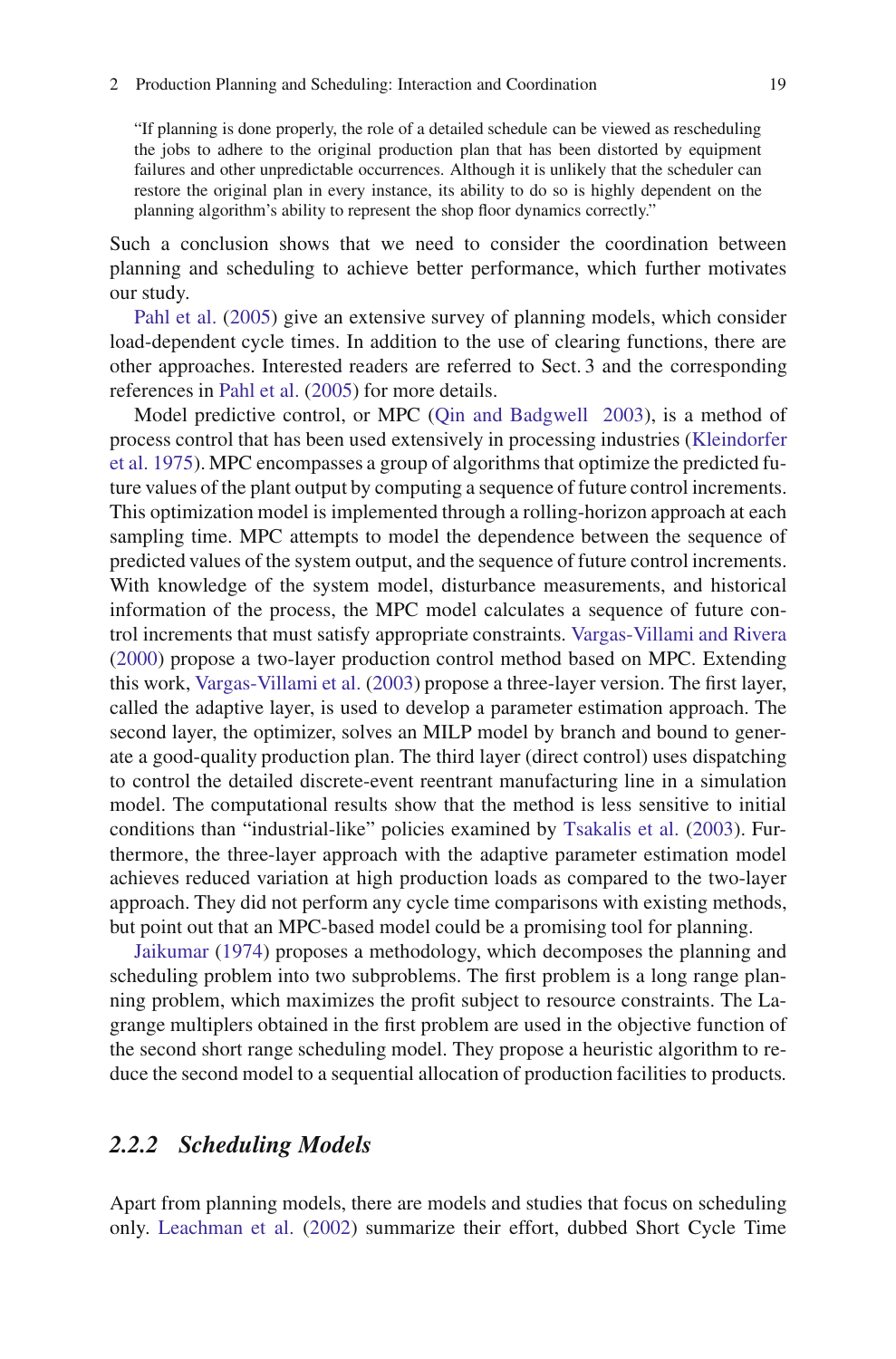and Low Inventory in Manufacturing (SLIM), to improve scheduling at Samsung Electronics. They try to control the production line by managing the WIP level at particular bottleneck stations. A dispatching-based method is used to achieve target WIP levels at the bottleneck stations. An important task is to determine appropriate target WIP levels. Based on an overall target cycle time for each product, the total buffer time is calculated as the difference between the target cycle time and theoretical (or raw) cycle time. The total buffer time is then proportionally allocated to each bottleneck step. The resulting buffer time allocation is in turn used to estimate the target WIP levels using Little's Law. By using different strategies according to the characteristics of different production stages (bottleneck, batching, nonbottleneck steps, etc.) and prioritizing the jobs in different stages to meet target WIP levels (and hence bottleneck utilization) as closely as possible, they show that one can reduce average cycle times.

In contrast to the fab-wide approach in [Leachman et al.](#page-27-13) [\(2002\)](#page-27-13), other authors focus on bottleneck steps only, with explicit controls the WIP level. [Lee and Kim](#page-27-14) [\(2002](#page-27-14)) try to implement WIP control at bottleneck steps to balance a production line in semiconductor manufacturing. Assuming a given target throughput rate, they calculate the buffer time and the associated target WIP level. The work focuses on short-term scheduling for the steppers, which are usually the bottleneck machines in most wafer fabrication facilities. One of the two proposed MILP models minimizes the total weighted deviation from the target WIP level, and the other maximizes the total wafer production for all steppers in the hope that this will lead to high [utilization](#page-27-15) [of](#page-27-15) bottleneck machines.

Kim et al. [\(2003\)](#page-27-15) use a similar idea to determine a single-shift schedule for the steppers for a given WIP status. Using an MILP formulation, they try to maintain the WIP levels close to the "desired" levels so that the flow of material through the factory is balanced. The objective is to meet the predetermined WIP targets. Three proposed heuristics to solve the underlying MILP model can find schedules within 5% of the optimum values in a reasonable amount of time.

Queueing theory is useful in scheduling in several ways. One way is to analyze the stability (that is, boundedness of average WIP) of scheduling policies. Another way is to model manufacturing systems with multiclass queueing networks to develop scheduling policies. Generally speaking, queueing theory is based on long-term steady-state analysis and may not be optimal in a finite period. However, the following two papers implement queueing theory using fluid models that focus on transient analysis and are a reasonable approximation for short periods of time. [Dai and Weiss](#page-27-16) [\(2002\)](#page-27-16) develop a fluid-relaxation-based heuristic to minimize makespan in job shops. In a fluid model, discrete jobs are replaced with flow of a continuous fluid and machines are replaced with valves that affect the flow rate of the of fluid. The proposed online (dispatching-based) heuristic uses safety stocks for WIP and tries to keep the bottleneck machine busy at almost all times, with the idea that the nonbottleneck machines are paced accordingly. The heuristic is constructed in three steps: (1) reduce the job shop problem to a reentrant line scheduling problem, which has the same lower bound; (2) define an infeasible backlog schedule that keeps the bottleneck machine busy (here the schedule is infeasible because a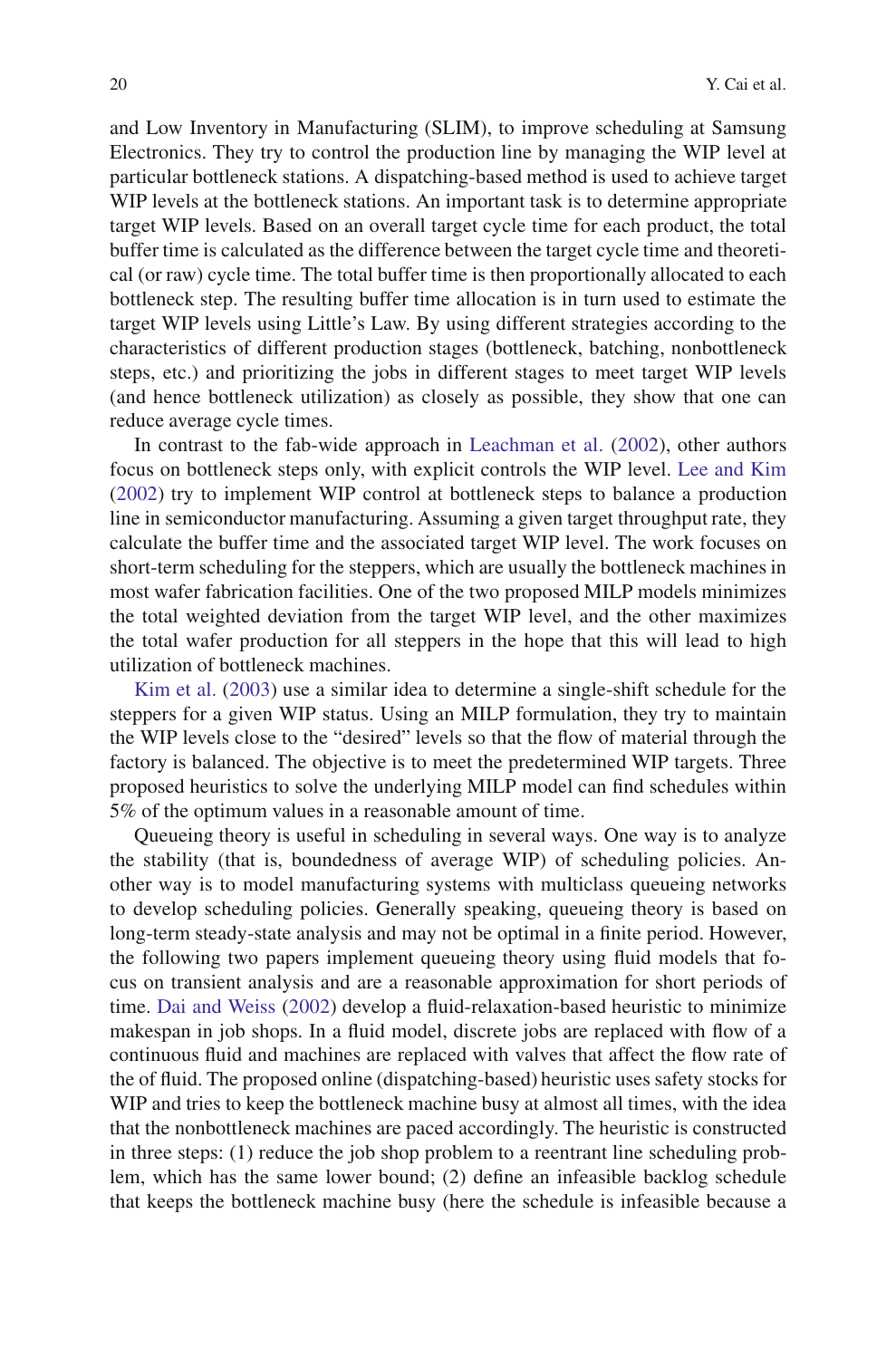machine is allowed to start work on a job step even if the previous step of the job on a different machine has not been completed); (3) introduce safety stocks to make the backlog schedule feasible.

Similarly, [Bertsimas et al.](#page-26-1) [\(2003](#page-26-1)) use a fluid model to solve a job shop scheduling problem with the objective of minimizing the holding cost. The proposed algorithm uses the optimal fluid solution as a guide. Comparison with several other commonly used heuristics shows that the proposed algorithm outperforms the other heuristic methods.

This section provided a brief review of planning and scheduling models with a focus on the interaction between the two models. We note that most of the planning models in the literature do not consider WIP allocation across stations, while many scheduling models consider WIP level explicitly. Therefore, we propose an approach in Sect. [2.3](#page-6-0) to explicitly consider WIP allocation in an intermediate model called high-level scheduling, and try to control WIP allocation in a way which facilitates the coordination between planning and scheduling.

## <span id="page-6-0"></span>**2.3 Coordination of Planning and Scheduling**

# *2.3.1 Overall Approach*

In most manufacturing companies, the planning and scheduling functions belong to two different departments, as planning is viewed as a tactical activity and scheduling as more operational. Sometimes it is necessary to separate planning and scheduling because it is almost impossible to obtain a comprehensive system-wide solution that encompasses both planning and scheduling concerns. Such a model would have to provide detailed decisions for each machine in each period. In general, it is impossible to solve such a model since it is inherently too complex with too many constraints and variables. Hierarchical decomposition into planning and scheduling provides an easy way not only to obtain reasonable solutions to both subproblems, but also to generate decisions aligned with the current organizational structure between planning and scheduling functions.

However, the conventional hierarchical separation of these two functions may cause several problems. One drawback is that a solution that is good at the planning level might not be easy to implement as a detailed schedule; the plan may not be even feasible when the scheduling issues are explicitly considered. One reason behind this is that the dynamics of the production system are modeled at an aggregate level, and detailed execution may be infeasible even if aggregate constraints are satisfied. Another issue is that objectives are usually different between planning and scheduling. The planning function focuses more on how to meet the demand, and reduce inventory and backorders, while scheduling emphasizes more operational measures such as minimizing cycle times and maximizing bottleneck utilization. Ideally, if the hierarchical decomposition were done properly, the objectives of the two levels would be aligned. However, due to the complexity of the overall problem,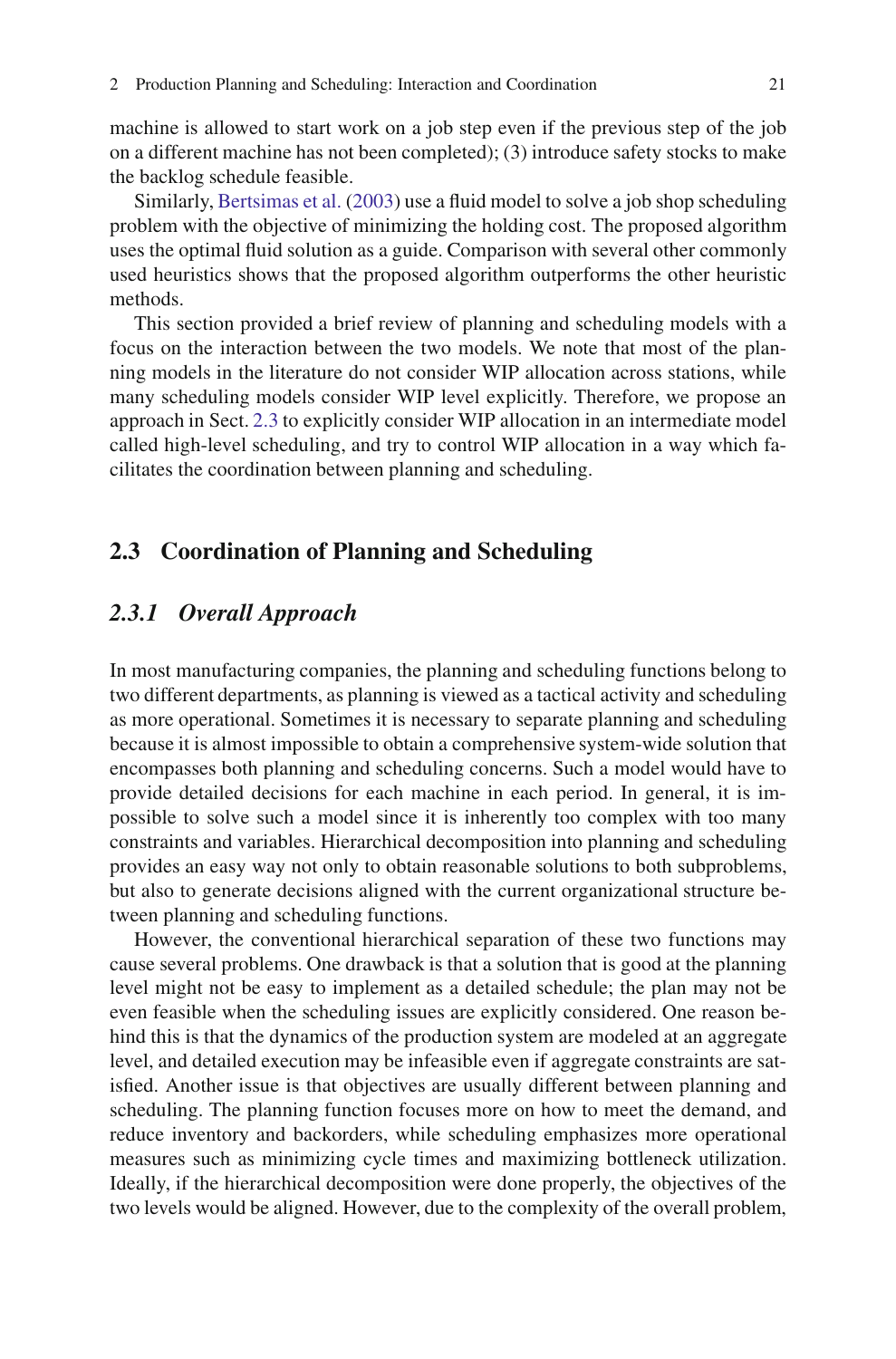the computational effort involved in solving the two levels to optimality, and the differences in preferences between the organizational areas representing the two levels, this is not the case in the real world.

In this chapter, we test an idea that seeks to overcome the drawbacks of such separation of planning and scheduling. The idea is to introduce an "intermediate" module between planning and scheduling, which overall modifies the conventional hierarchical approach. The goal is to solve the discrepancy in objectives between production planning and detailed scheduling. In the following, we define "normal planning" as a planning model that does not consider WIP levels explicitly, and a "high level scheduling" model as one that does. In this approach, we have a normal planning model (denoted by "P") and a high level scheduling model (denoted by "H") that both feed into detailed scheduling (denoted by "D") (See Fig. [2.1\)](#page-7-0). To provide a framework for our discussion, we represent each "stage" in the process with an associated model: the planning model, the high-level scheduling model, and the detailed scheduling model. In fact, in the following discussion, the first two models are linear programming problems and the last one is a simulation model of the system that represents the actual implementation of the plan and schedule.

First, we explain the proposed version of the P–H–D approach: The *planning model* tries to meet the demand while minimizing inventory and backorder costs. The output of the planning model specifies how much of each product should be produced by the end of each period. Then, we use that output as a modified demand profile, which is input to the high level scheduling model, which explicitly tries to minimize the average WIP level, and thus the average cycle time. The *high level scheduling model* determines the release policy and processing targets for each product in each period, which form the input to detailed scheduling. Figure [2.1](#page-7-0) compares the proposed P–H–D approach with the P–D approach.



<span id="page-7-0"></span>**Fig. 2.1** Three approaches for planning and scheduling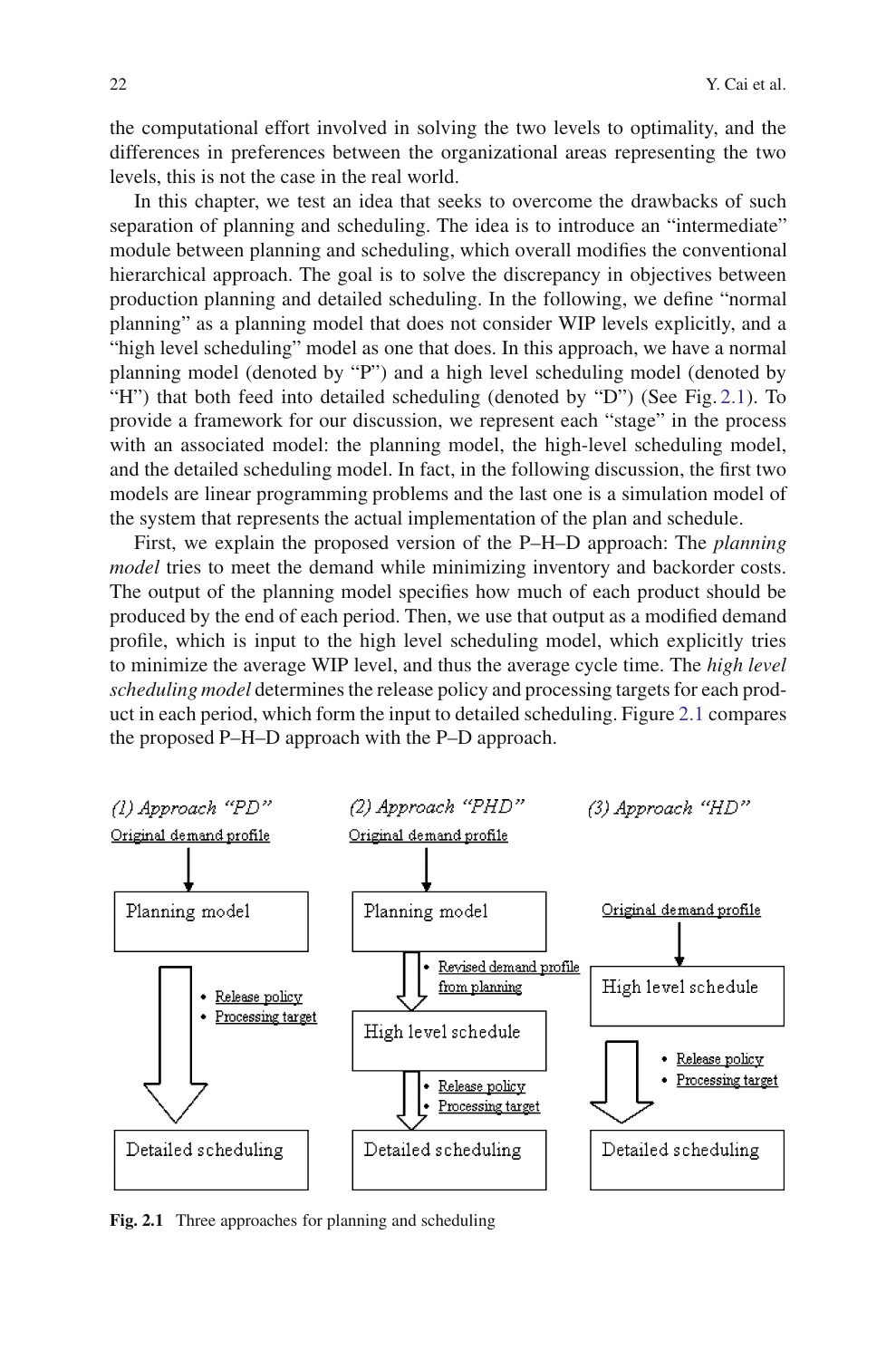Consideration of the three potential levels in the overall process gives rise to another structure, in which the planning step is skipped: the original demand data is fed directly to the high-level scheduling model whose output is input to the detailed scheduling model. Intuitively, using a high level schedule without a planning model consideration may achieve lower cycle times, but may result in higher costs since it pays more direct attention to WIP levels than to costs. We now discuss our mathematical formulations for the planning and high level scheduling models.

# *2.3.2 Planning Model*

For the planning model, we use a fixed cycle time version of a well-known linear programming model found in [Hung and Leachman](#page-27-3) [\(1996\)](#page-27-3). This model assumes that the next planning horizon is divided into equal length time periods (or time buckets, e.g., representing individual shifts). The planning horizon is assumed to be long enough to capture varying demand levels (especially across product types) over time. We assume that we have accurate forecasts for demand levels for each product type, say, in every week, i.e., every 14 shifts. (To be consistent with the length of the time bucket used in the model, the demand profile used in the experiments has nonzero demand at the end of every 14 shifts). We finally assume that the production process is divided into production stages or steps, each of which represents a unique operation to be performed on a particular machine group (station). We first introduce the notation that supports the model.

#### **2.3.2.1 Sets**

- I : set of products, indexed by *i*
- T: set of time periods (say, shifts), indexed by *t*
- K: set of processing steps = {1, ...,  $\kappa$ }, indexed by k, where  $\kappa$  is the number of steps assumed to be the same for all products steps, assumed to be the same for all products
- M: set of stations, indexed by *m*

#### **2.3.2.2 Input Parameters**

 $p_{i,m,k}$ : processing time of product i on station m at step k (say, in minutes)

- $c_m$ : available running time of station m in one shift ( $c_m = 12$  h for all m in our model)
- $d_{i,t}$ : demand for product i in shift t (in number of jobs), assumed to be nonzero every 14 shifts with the availability of weekly forecasts and 2 shifts per day
- $f_{i,k}$ : average partial cycle time for product i to finish step k (estimated from simulation results or historical data), i.e., the average difference between the time when the job is released and the time it finishes step  $k$ (in shifts)
- *u*: length of one shift (12 h)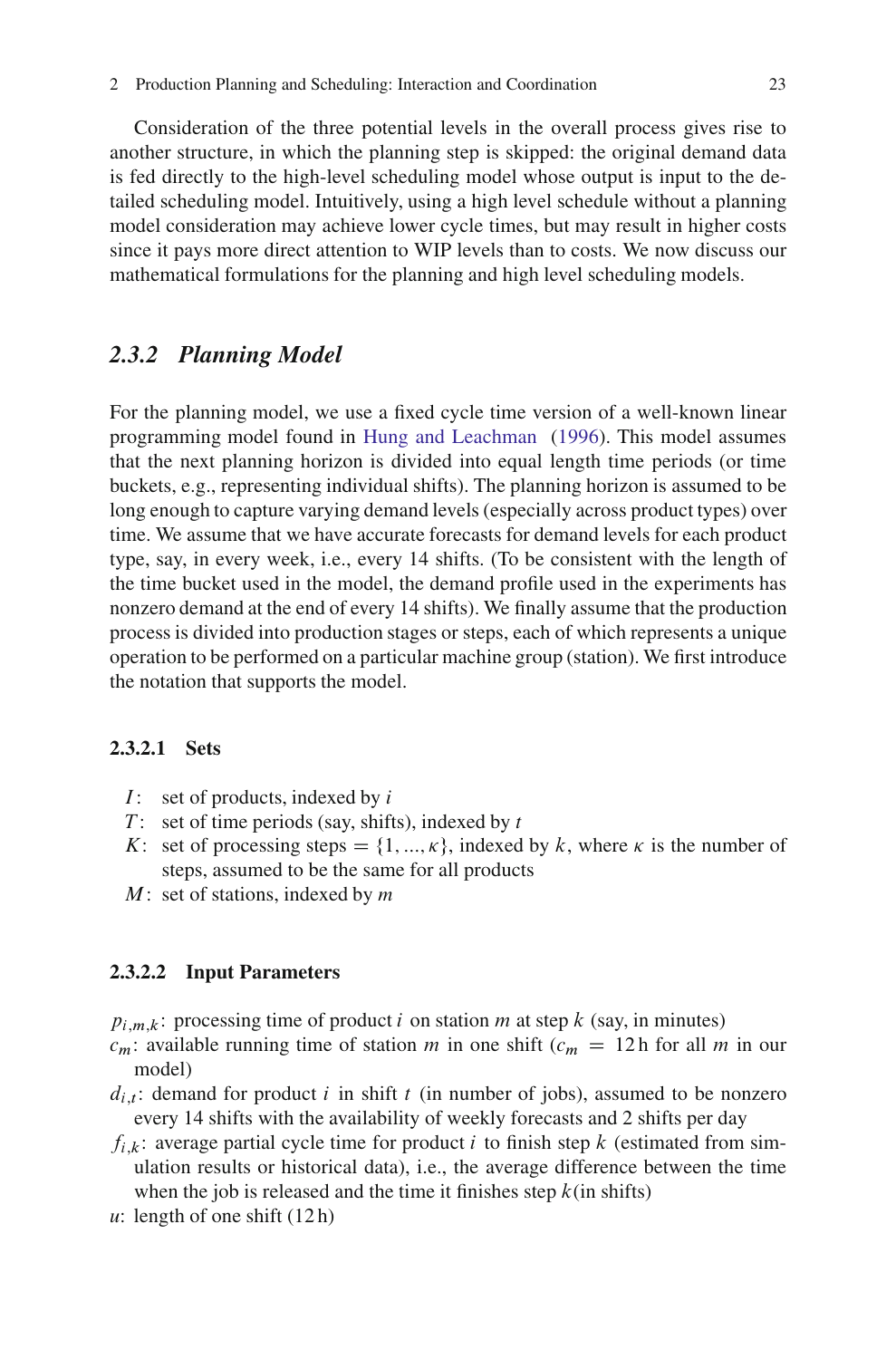- $q_{i,k}$ : smallest integer greater than  $f_{i,k}$ , i.e.  $q_{i,k} = \begin{bmatrix} f_{i,k} \\ h_{i,k} \end{bmatrix}$
- $b_i$ : unit backorder cost for product i, set to a large number to discourage backorders  $h_i$ : cost for holding one unit FGI of product  $i$  for one shift
- $\delta_{i,k}$ : coefficients used in constraints [\(2.4\)](#page-9-0) for product i at step k (we explain this term later in detail)

#### **2.3.2.3 Decision Variables (All Variables Are Nonnegative)**

- $D_{i,t,k}$ : amount of product *i* that depart from step k in shift t (in number of jobs)
- $R_{i,t}$ : amount of product *i* released in shift *t* (in number of jobs)
- $B_{i,t}$ : backorder for product i in shift t (in number of jobs)
- $I_{i,t}$ : inventory of product i at the end of shift t at the end of production line (in number of jobs).

#### **2.3.2.4 Model Formulation**

$$
\min \sum_{i \in I} \sum_{t \in T} (e^{-t} R_{i,t} + h_i I_{i,t} + b_i B_{i,t})
$$

subject to

$$
\sum_{i \in I} \sum_{k \in K} p_{i,m,k} D_{i,t,k} \le c_m \forall t \in T, m \in M
$$
 (2.1)

<span id="page-9-0"></span>
$$
D_{i,t,\kappa} - I_{i,t} + I_{i,t-1} - B_{i,t-1} + B_{i,t} = d_{i,t} \,\forall i \in I, \ 1 < t < |T| - 1 \tag{2.2}
$$

$$
D_{i,t,\kappa} - B_{i,t-1} + B_{i,t} = d_{i,t} \forall i \in I, t \ge |T| - 1
$$
\n(2.3)

$$
\delta_{i,k} R_{i,t-q_{i,k}} + (1 - \delta_{i,k}) R_{i,t-q_{i,k}+1} = D_{i,t,k} \forall i \in I, k \in K.
$$
 (2.4)

In this model, the objective is to minimize the total costs of releases, inventory, and backorders, across all products and shifts. The discounted raw material release costs are used to release raw material into the factory as late as possible so as to indirectly manage the WIP in the factory. Constraints [\(2.1\)](#page-9-0) limit the capacity of each station with the given amount of time. Constraints [\(2.2\)](#page-9-0) and [\(2.3\)](#page-9-0) ensure that the end product demand in each period is either met by finished product inventory or backlogged.

Constraints [\(2.4\)](#page-9-0) capture the dynamic properties of the cycle time. From simulation results or historical data, we can estimate  $f_{i,k}$ , which is the average partial cycle time for product i to finish step k (from the beginning of first step of the product until and including step  $k$ ). Thus, we consider the production process as a fluid model, and estimate the relation between the released quantity and the departing quantity by backtracking the production flow along the time horizon. Figure [2.2](#page-10-0) shows the details of the relationship between  $R_{i,t}$  and  $D_{i,t,k}$ .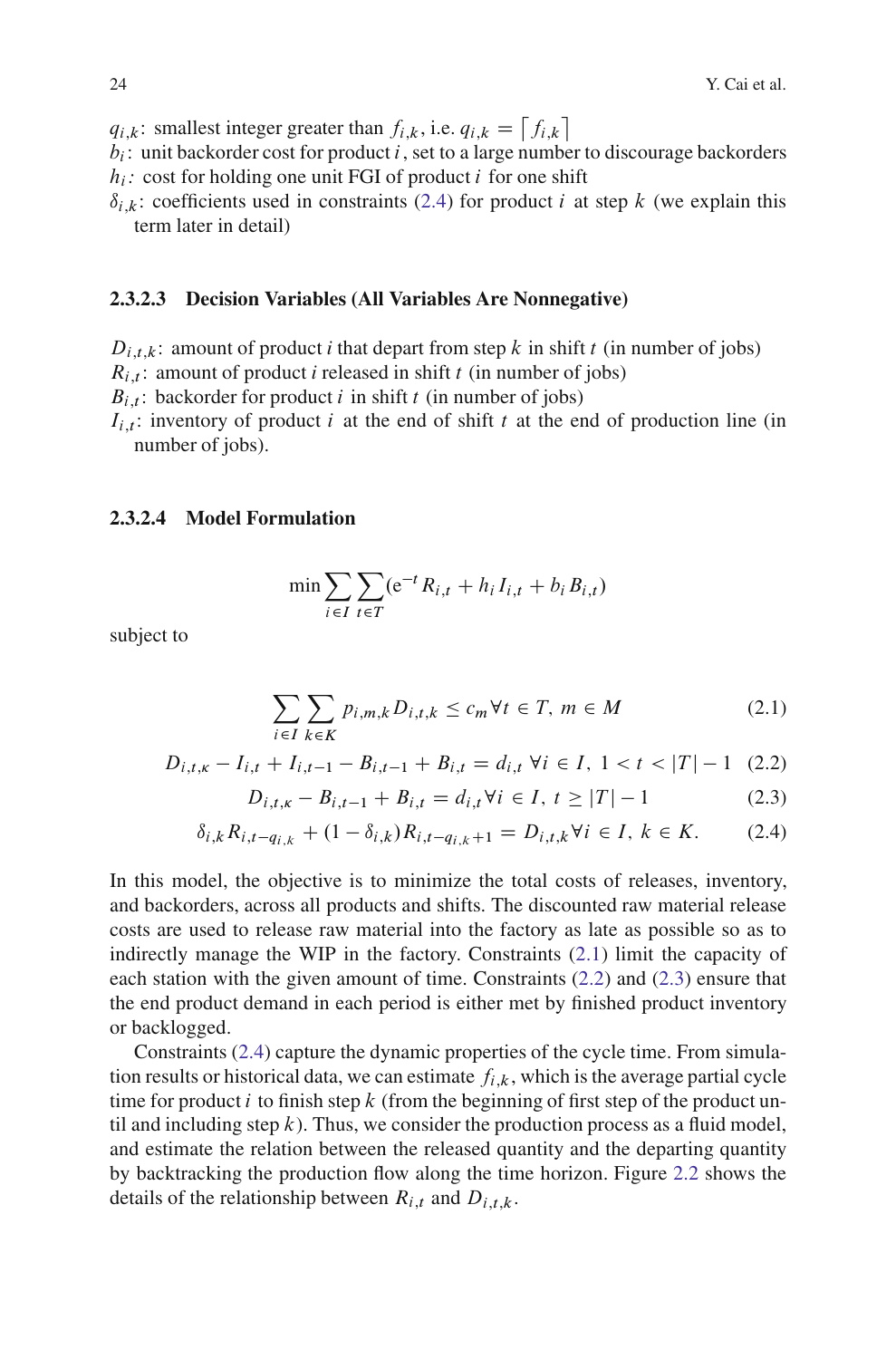

<span id="page-10-0"></span>**Fig. 2.2** Partial cycle times, and the relationship between  $R_{i,t}$  and  $D_{i,t,k}$ 

All products of type i finished at step k in shift t, denoted by  $D_{i,t,k}$  should have been released  $f_{i,k}$  time units ago. Thus, by backtracking we can determine the time when these products are released. In [Hung and Leachman](#page-27-3) [\(1996](#page-27-3)), a formula is provided to address all the cases where the cycle time is either longer or shorter than the length of the time bucket. Since we use a constant length for each time bucket, and in our mini-fab model (see Sect. [2.4.1\)](#page-13-1) the partial cycle times are less than the length of the time bucket (shift),  $D_{i,t,k}$  is composed of two parts. Thus, the relation between the products released,  $R_{i,t}$ , and  $D_{i,t,k}$  is as follows:

$$
D_{i,t,k} = \delta_{i,k} R_{i,t-q_{i,k}} + (1-\delta_{i,k}) R_{i,t-q_{i,k}+1} \ \forall i \in I, \ 1 \leq t \leq |T|-1, \ k \in K,
$$

where the portions of releases to be completed by step k are estimated by  $\delta_{i,k}$  and  $(1 - \delta_{i,k})$ . Here, we use  $\delta_{i,k}$ 's proportional to time:  $\delta_{i,k} = (f_{i,k} \mod u)/u$ ,  $\forall i \in I$ and  $\forall k \in K$ .

#### *2.3.3 High Level Scheduling Model*

As mentioned before, the purpose of the high level scheduling model is to find a balance between the cycle times and the inventory/backorder costs. Thus, its objective function and constraints should take both factors into consideration. Although it is hard to model cycle times directly, we know from Little's Law that they are proportional to WIP levels for a fixed throughput. Thus, we consider the WIP level instead and try to represent minimization of cycle times by minimizing the WIP levels at the end of each shift.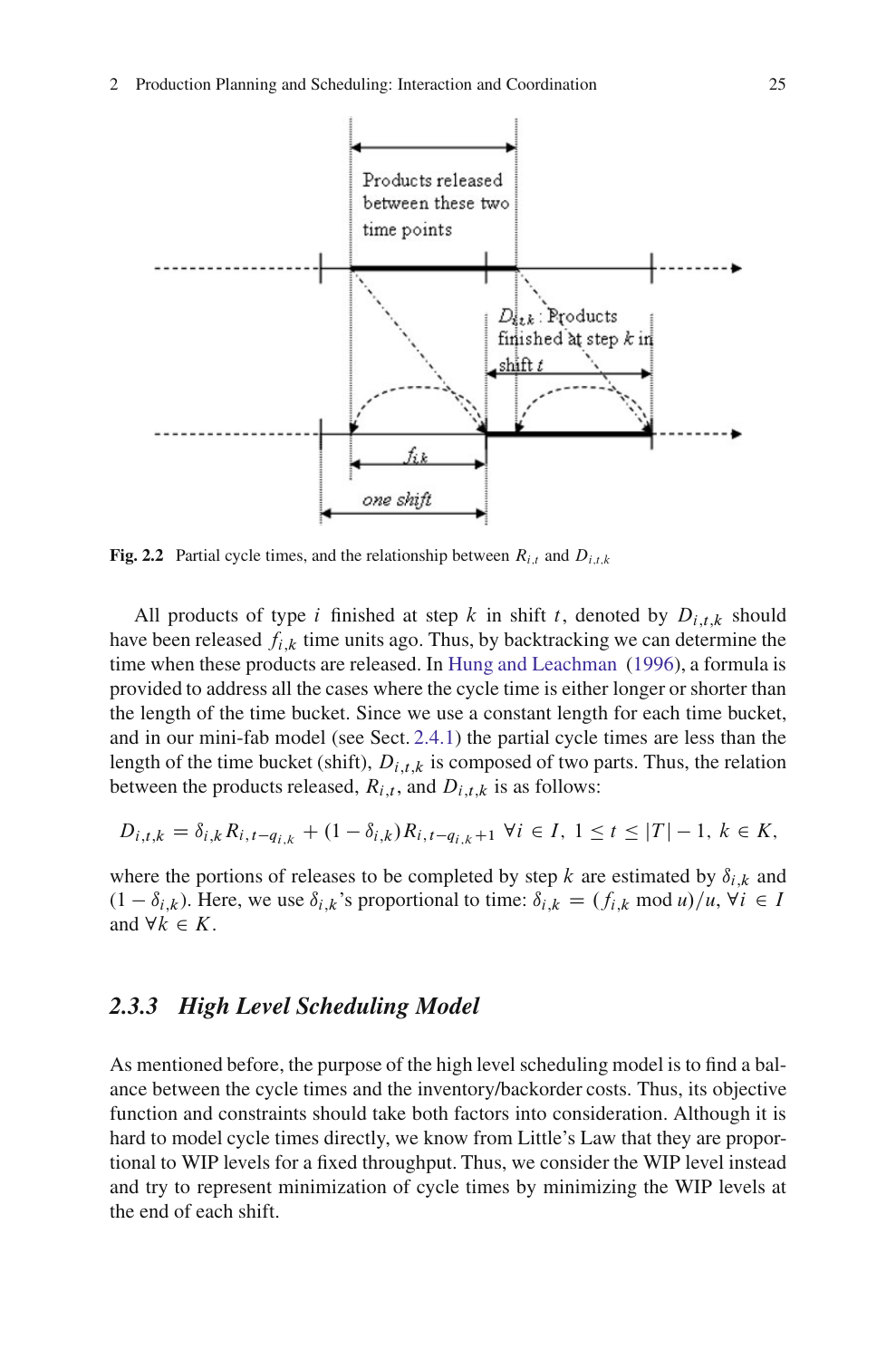In this model, the relationship between releases and departures is captured in the same manner as in the planning model. The main difference is that we explicitly capture WIP levels and their distribution across stations and stages of production in detail. In this model, we manage to keep a certain level of WIP at bottleneck station to prevent its starvation, which may lead to reductions in the throughput rate. These levels are formulated using a WIP control constraint that allows the WIP to be within a tolerance around the target value. To enable the model to build up WIP to meet the target level, the LP model enforces the WIP control constraints only after a certain number of periods elapsed. With this in mind, we introduce additional notation.

#### **2.3.3.1 Sets**

 $K_B$ : set of steps in the bottleneck station

#### **2.3.3.2 Input Parameters**

 $\epsilon^+$ ,  $\epsilon^-$ : upper and lower tolerance of WIP control (currently set at  $\epsilon^+ = 1.1$  and  $\epsilon^{-} = 0.9$ 

- $v_i$ : target cycle time for product *i* (in minutes)
- $\gamma_i$ : total raw processing time for product *i* (in minutes)
- $y_i$ : total buffer time for product i, i.e. the difference between the  $v_i$  and  $\gamma_i$  (in minutes)
- $z_{i,k}$ : target WIP level of product i at station k (in number of jobs)
- $\zeta_{i,k}$ : the average cycle time for product i to travel to the kth bottleneck step from its previous bottleneck step (in minutes)
- $\lambda_i$ : average demand rate for product *i* (in jobs per minute)
- $t_s$ : the last shift in which the WIP control constaints are not enforced; the high level scheduling model is assumed to be in steady state after shift  $t_s$

#### **2.3.3.3 Decision Variables**

 $W_{i,t,k}$ : WIP level of product i at step k at the end of shift t (in number of jobs).

#### **2.3.3.4 Model Formulation**

The calculation of the target WIP level is adapted from the method proposed by [Leachman et al.](#page-27-13) [\(2002\)](#page-27-13), which uses Little's Law (as will be explained in detail later). They use target WIP levels as criteria for dispatching. Here, we incorporate the target WIP levels into the high level scheduling model. The target WIP calculation allocates the buffer time to bottleneck steps in proportion to the partial cycle time between two consecutive bottleneck steps. Cycle times are estimated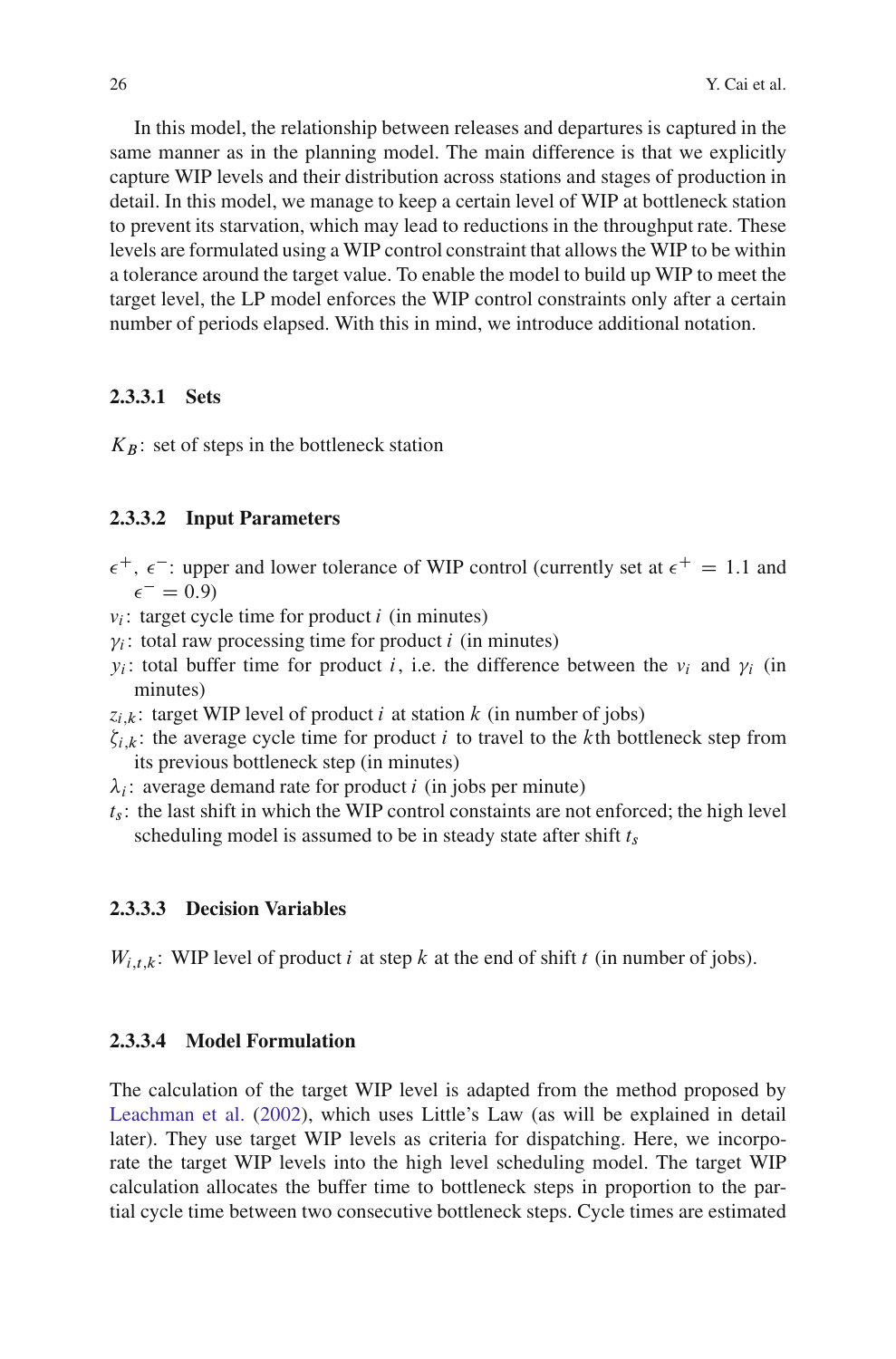from a simulation model of the mini-fab in our experiments, but practice they can be obtained from historical data. One can calibrate the estimated cycle times through multiple simulation runs, but here we obtain cycle times in a single run. We first compute the buffer time as the difference between the target cycle time and the theoretical (or raw) cycle time (which consists of only processing times) for each product:

$$
y_i = v_i - \gamma_i \ \forall i \in I.
$$

To allocate this overall buffer time (slack) into bottleneck steps, we compute the time between two consecutive bottleneck steps of each product:

$$
\zeta_{i,k} = f_{i,k} - f_{i,k'} \ \forall i \in I, \ k, k' \in K_B,
$$

where  $k$  and  $k'$  are two consecutive bottleneck steps.

Finally, we set the target throughputs equal to the average demand rates, allocate the overall buffer time and convert the allocations to target WIP levels as follows:

$$
z_{i,k} = \lambda_i \cdot y_i \cdot \frac{\xi_{i,k}}{\sum_{k' \in K_B} \xi_{i,k'}} \ \forall i \in I, \ k \in K_B.
$$

The final mathematical model is as follows:

$$
\min \sum_{i \in I} \sum_{t \in T} \left( \sum_{k \in K} W_{i,t,k} + h_i I_{i,t} + b_i B_{i,t} \right)
$$

subject to

$$
\sum_{t \in T} \sum_{k \in K} p_{i,m,k} D_{i,t,k} \le c_m, \forall t \in T, m \in M
$$
\n(2.5)

$$
D_{i,t,\kappa} - I_{i,t} + I_{i,t-1} - B_{i,t-1} + B_{i,t} = d_{i,t}, \forall i \in I, 1 < t < |T| - 1 \tag{2.6}
$$

$$
D_{i,t,\kappa} - B_{i,t-1} + B_{i,t} = d_{i,t}, \forall i \in I, t \ge |T| - 1
$$
\n(2.7)

$$
R_{i,t} - D_{i,t,1} + I_{i,t,1} = W_{i,t,1}, \forall i \in I, t \ge 1
$$
\n(2.8)

$$
D_{i,t,k-1} - D_{i,t,k} + I_{i,t,k} = W_{i,t,k}, \forall i \in I, t > 1, k > 1
$$
 (2.9)

$$
\sum_{i \in I} W_{i,t,k} \le \epsilon^+ \cdot \sum_{i \in I} z_{i,k}, \forall t \in T, k \in K_B
$$
\n(2.10)

$$
\sum_{i \in I} W_{i,t,k} \ge \epsilon^{-} \cdot \sum_{i \in I} z_{i,k}, \forall t \in t, k \in K_B
$$
\n(2.11)

$$
\delta_{i,k} R_{i,t-q_{i,k}} + (1 - \delta_{i,k}) R_{i,t-q_{i,k}+1} \ge D_{i,j,k}, \forall i \in I, 1 \le t \le t_s k \in K
$$
\n(2.12)

$$
\delta_{i,k} R_{i,t-q_{i,k}} + (1 - \delta_{i,k}) R_{i,t-q_{i,k}+1} = D_{i,j,k}, \forall i \in I, t_s < t \le |T| - 1 k \in K.
$$
\n(2.13)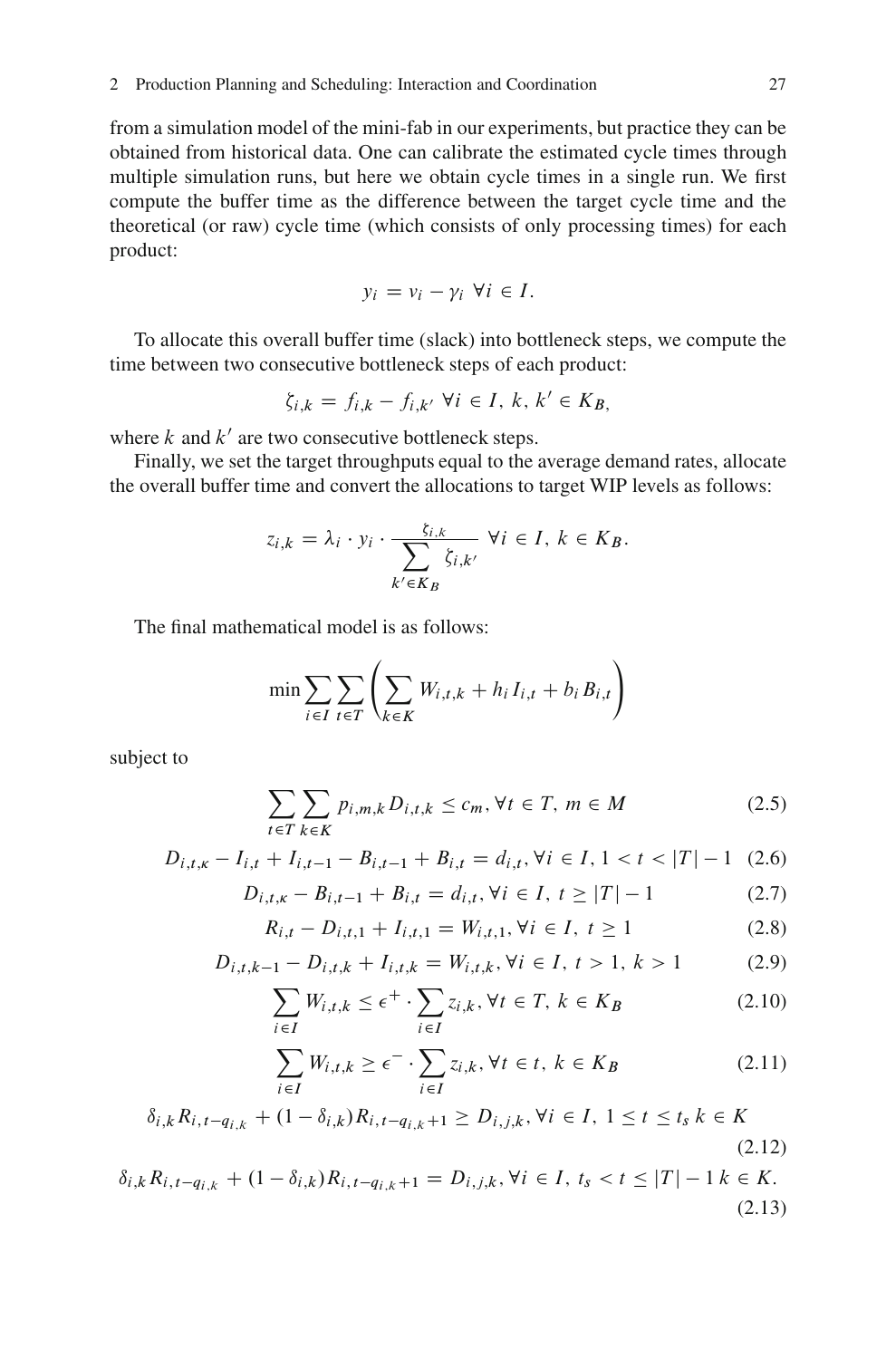The main difference between this model and the previous planning-based one is that we now have WIP control constraints for the bottleneck steps. Here, we first calculate the target WIP level for each step in the bottleneck station, and then use the target WIP level in the LP model. [Leachman et al.](#page-27-13) [\(2002](#page-27-13)) use a dispatching rule to execute WIP control for individual buffers (product and step), while in our LP model we control the total WIP level across all products at the same step in the bottleneck station. The reason is that we think the purpose of setting target WIP levels is to keep feeding the bottleneck station, so we only need to track the total WIP level across all products at the same step in the bottleneck station instead of controlling WIP levels for individual buffers.

#### <span id="page-13-0"></span>**2.4 Experimental Study**

To test the idea of high level scheduling, we perform several experiments on a threestation six-step hypothetical production system, which represents a small wafer fabrication facility (mini-fab). Below, we first describe the mini-fab system, and then present the experimental results. These experiments focus on (1) evaluating the overall merit of the P–H–D approach, (2) testing the impact of different cost settings, and (3) testing the impact of machine breakdowns at nonbottleneck stations on the cycle times and cost. For testing, we run the mathematical models that represent the planning and/or high-level scheduling problems with the same inputs, and then evaluate the system performance (cycle time, WIP levels, costs) with a simulation model that imitates the implementation of decisions made by the mathematical models. For this, the simulation model relies on a dispatching-based methodology that tries to follow the release and production targets set by the outputs of the mathematical models. Thus, the dispatching logic in the simulation model acts as a detailed scheduling system.

# <span id="page-13-1"></span>*2.4.1 Mini-Fab Model*

The three-station six-step mini-fab model is depicted in Fig. [2.3.](#page-14-0) There are two different products, each of which must complete six operational steps. Each step is to be performed by a machine at one of the stations. The process flows (routings), which are the same for both products, are also shown in Fig. [2.3.](#page-14-0)

Table [2.1](#page-14-1) shows the basic settings of the raw processing times for each product at each step (in minutes). The last column shows the total raw processing time (RPT) for both products. We consider a time horizon of 150 days, each day with 2 shifts of 12 h, leading to a 300-shift long horizon. All the processing times are assumed to be deterministic.

In the experiments with machine breakdowns, the first station's machines may fail. Times between failures follow an exponential distribution with a mean of 42 h. The repair times follow an exponential distribution with a mean of 45 min. The base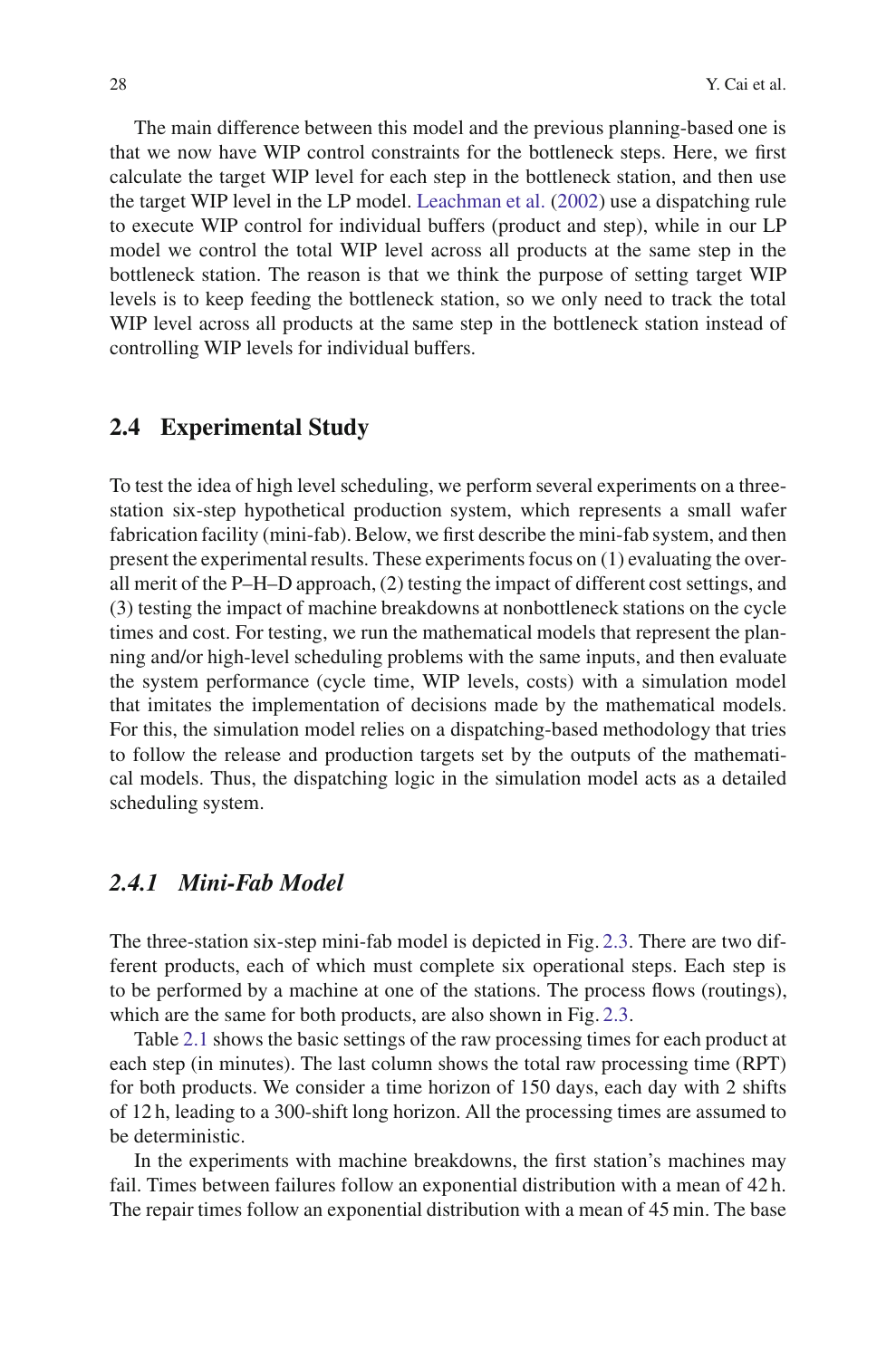| Step 1  | Step 2  | Step 3  | Step 4  | Step 5  | Step 6  |
|---------|---------|---------|---------|---------|---------|
| Station | Station | Station | Station | Station | Station |

<span id="page-14-0"></span>**Fig. 2.3** Six-step three-station mini-fab model

<span id="page-14-1"></span>

|                                            |                                    |        |                       | Table 2.1 Raw processing time for the mini-fab model |        |        |        |                               |      |
|--------------------------------------------|------------------------------------|--------|-----------------------|------------------------------------------------------|--------|--------|--------|-------------------------------|------|
|                                            |                                    | Step 1 | Step 2                | Step 3                                               | Step 4 | Step 5 | Step 6 | <b>Total RPT</b>              |      |
|                                            | Product 1                          | 47.5   | 30                    | 75                                                   | 40     | 52.5   | 30     | 275                           |      |
|                                            | Product 2                          | 38     | 24                    | 60                                                   | 32     | 42     | 24     | 220                           |      |
|                                            | <b>Table 2.2</b> Traffic intensity |        |                       | Traffic intensity                                    |        |        |        | Station 1 Station 2 Station 3 |      |
| (expected utilization)<br>for all stations |                                    |        | No machine breakdowns |                                                      |        | 0.78   | 0.74   | 0.94                          |      |
|                                            |                                    |        |                       | With machine breakdowns 0.80                         |        |        |        | 0.74                          | 0.94 |

<span id="page-14-2"></span>demand rates are 55 jobs per week for product 1 and 44 jobs per week for product 2. The backorder cost is \$50 per unit per shift, and the inventory cost is \$1 per unit per shift. We vary these values in the next section to evaluate impacts from different factors.

Table [2.2](#page-14-2) gives the traffic intensities (or utilizations) with and without machine breakdowns for all stations. We observe that station 3 is an overall bottleneck, and even when breakdowns are considered, the bottleneck station does not change.

#### *2.4.2 Simulation Settings*

To evaluate the performances of the different approaches in combining planning and scheduling, we use a simulation model that imitates the execution of the planning/scheduling decisions using a dispatching-based methodology. Here, the simulation model represents the actual system, where the planning/scheduling decisions are executed at the detailed scheduling level, during which the actual costs and performances are incurred and measured. The simulation model first creates production jobs according to the release schedule obtained in the mathematical model being used. It then dispatches the jobs at the machines with some level of adherence to the planning and scheduling decisions. Although there are several ways to carry out dispatching for a given plan/schedule, we apply two different dispatching rules: First-in-first-out (FIFO) and "target following." FIFO dispatches the job that arrives at the station earliest, when a machine at the station becomes free, and is used primarily as a benchmark. The target following rule tries to follow the planning or high level scheduling production targets (captured by the optimal values of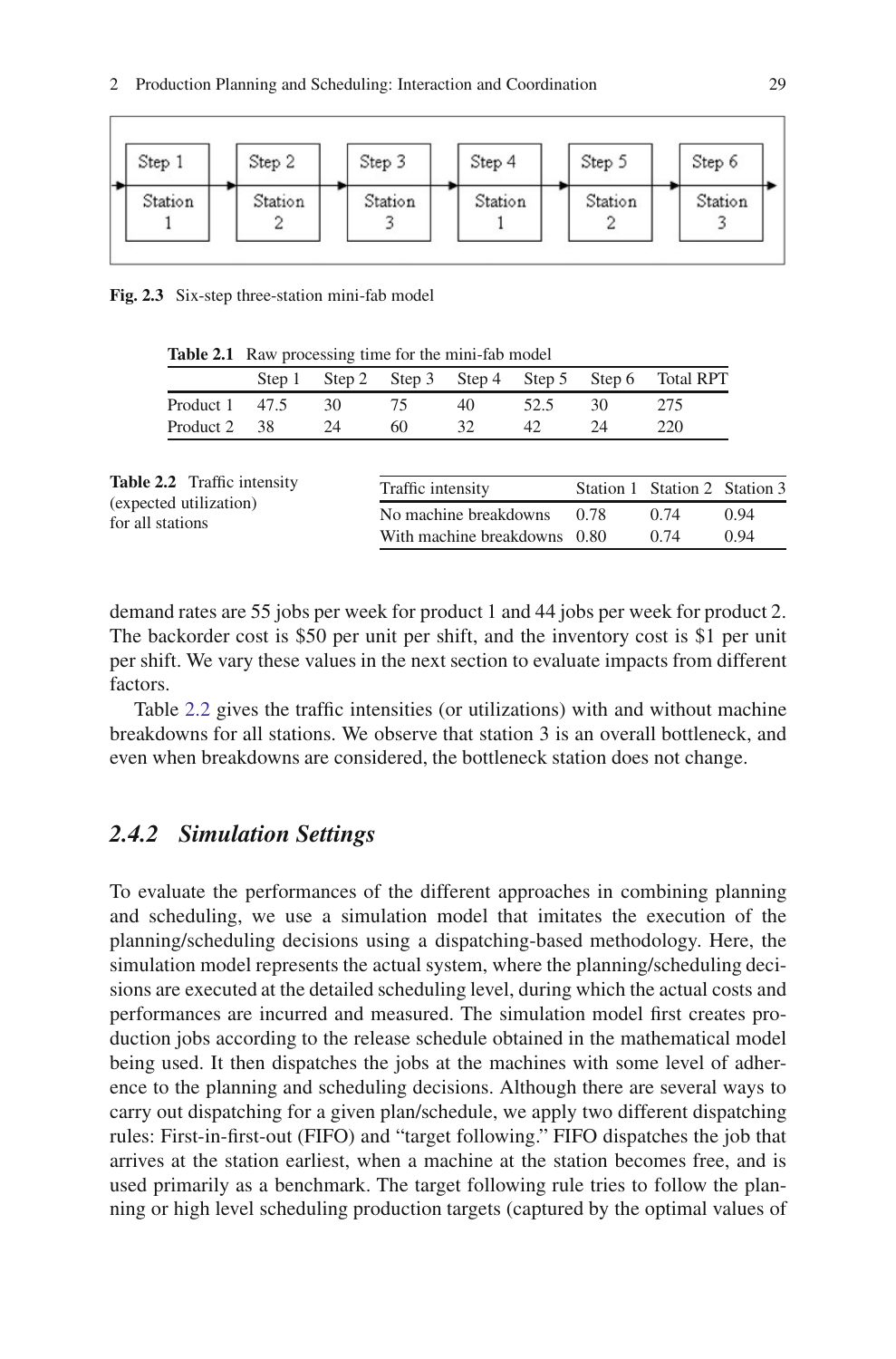departure variables in both models) as closely as possible. Since the solution to the high-level scheduling LP model provides the processing targets for each product at each step by the end of each shift, the target following rule gives the highest priority to the buffer (product/step combination), which is the most behind (or least ahead) of its cumulative processing target.

The simulation run length is determined by the completion of all jobs that are released during the time horizon, 300 shifts. To obtain stable statistics on cost and other performance measures such as cycle times, the first and last 100 jobs are discarded. For the experiments with machine breakdowns (i.e. the scenarios in which the first station may break down), we run 50 replications with stochastic machine failure times and repair times to obtain the statistics.

## *2.4.3 Implementation*

There are several issues to be addressed regarding the simulation experiments, especially in terms of how the planning and scheduling decisions from the mathematical models are converted to inputs for simulation testing. One issue is how to convert the release policy to a usable input for simulation. The LP model solution produces a noninteger numbers of jobs to be released during each shift, which should be converted to integer values before they are used in simulation. We first round the noninteger release values in the LP solution to integer values. However, due to the run length of 300 shifts, the difference (denoted by  $\Delta$ ) between the sum of the rounded values and the sum of the originally fractional releases can sometimes be significant. As a result, if we use the rounded value for the release policy in the simulation, we may incur unnecessary backorders or extra inventory. To overcome this problem, we first calculate  $\Delta$ , and then try to evenly distribute this difference over the 300 shifts. For example, suppose  $\Delta = 30$  (i.e., the rounded values lead to an accumulated release of 30 more jobs over 300 shifts than the fractional values do). Then we would ideally release one additional job every 10 shifts for an even distribution over 300 shifts. We follow this ideal distribution whenever we can, for example when there is already a scheduled release in a shift and the even distribution causes an additional job release in that shift. However, for shifts with no scheduled releases, this may cause a release of one job by itself. Hence, if the even distribution of  $\Delta$  suggests releasing a job by itself in a shift with no originally scheduled release, we release the extra job in the next shift with a nonzero release in the original LP solution. This way, we can minimize the discrepancy between the rounded release values and the original ones, and follow the original release schedule as closely as possible.

A similar issue must be resolved while coordinating the planning and the high level schedule. However, we do not address the noninteger issue here, because the output result from the planning model is not a "real" demand profile, but rather a guideline that will allow the high level schedule to meet the actual demand. Thus, the fractional solution from the planning model should be adequate for this purpose.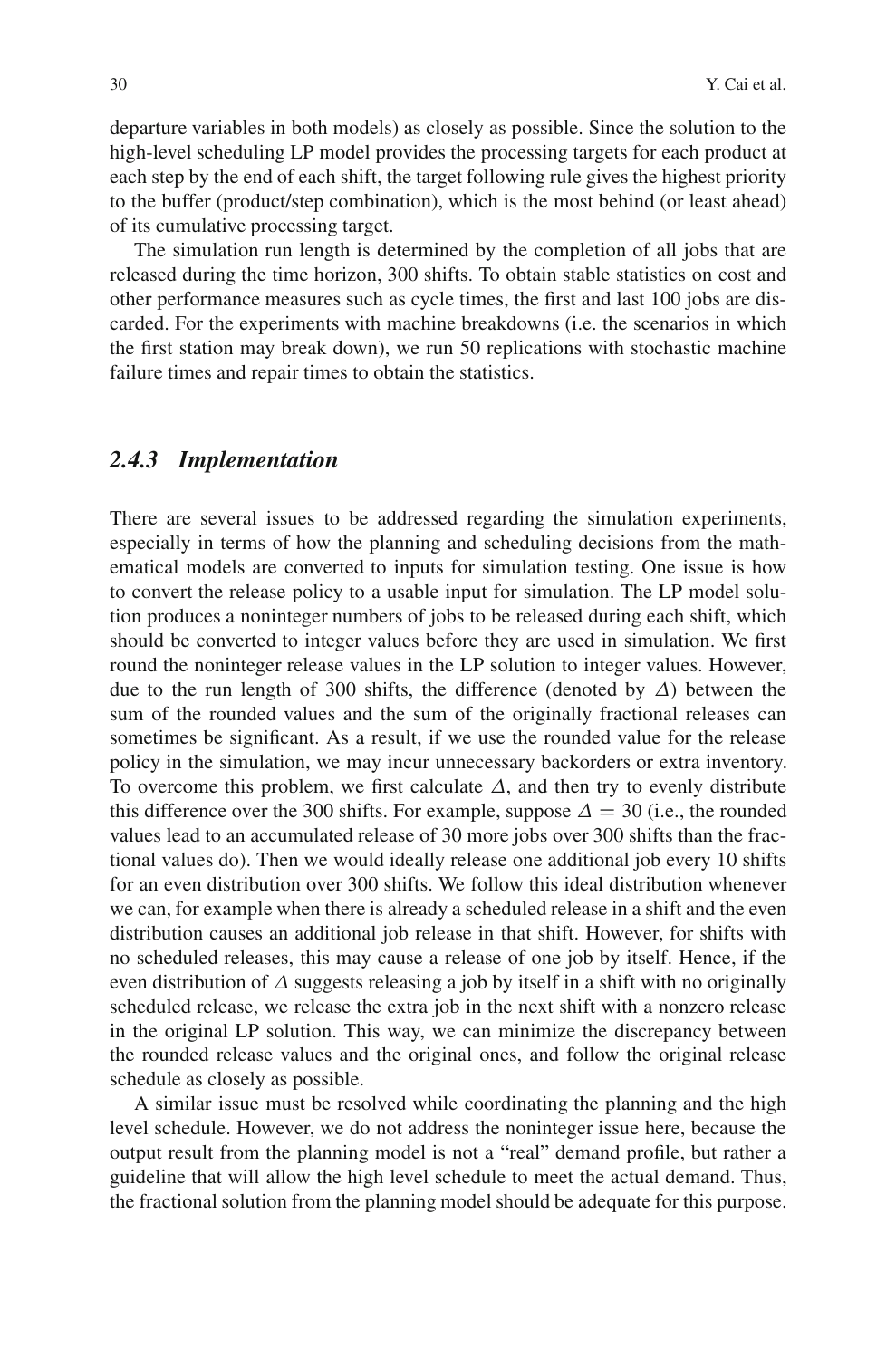Therefore, when the planning model provides its decisions, i.e. how many jobs need to be produced at the end of each shift, to the high level schedule as the demand profile, it retains the original fractional values.

Finally, we discuss the criteria used to evaluate the simulation results. A common performance measure in practice is cycle time, which measures how much time a product spends in the system. Average cycle time is a typical aggregated measure of the cycle time performance for each product category. In simulation, we collect the cycle times for finished jobs of each product and divide the average cycle time for each product by its raw processing time to obtain the so-called X-factors. A productbased X-factor in a way measures how many multiples of the raw processing time a product spends in the system, on average, before completion. For the one product experiments, it is obvious that a lower X-factor indicates a better performance. When we compare different approaches or parameters in the two-product experiments, it is possible that one product's X-factor is smaller and the other's is larger across different approaches and models. To facilitate a reasonable overall comparison, we compute the weighted average of the individual X-factors, with the weights being set equal to the product demand rates, thus producing a demand-weighted X-factor as a common measure across both products.

### <span id="page-16-0"></span>**2.5 Experimental Results**

Before we present the experimental results, we describe our terminology in this part of the chapter. In the charts that present the simulation results in the following discussion, we use the notation in Fig. [2.1.](#page-7-0) "P–D" means the traditional planning approach feeding detailed scheduling simulation; "P–H–D" means planning followed by high-level scheduling which feeds detailed scheduling; "H–D" means high-level scheduling feeding detailed scheduling without prior planning. In detailed scheduling, "F" means using FIFO as a dispatching rule, and "T" means using the target following dispatching rule. Aggregate performance measures obtained from simulation are shown as a function of the two arguments – the approach that feeds detailed scheduling (whether it is P–D, P–H–D, or H–D), and the dispatching rule used in detailed scheduling (whether it is F or T). The two major performance measures are the weighted average X-factors and total costs. "X" shows the product 1 X-factor in the one-product setting, and the demand-weighted average X-factor in the two product setting. "C" denotes the total inventory and backorder costs.

To understand how the system performance changes, we vary certain parameters and observe their effects on the relative performances of the tested planning/scheduling approaches. In particular, we vary the unit inventory costs and demand variation across time periods, and examine different scenarios for machine breakdowns. The mini-fab setting explained in Sect. [2.4](#page-13-0) is our base case, and in all the following experiments, we only change one parameter at a time and keep other parameters unchanged.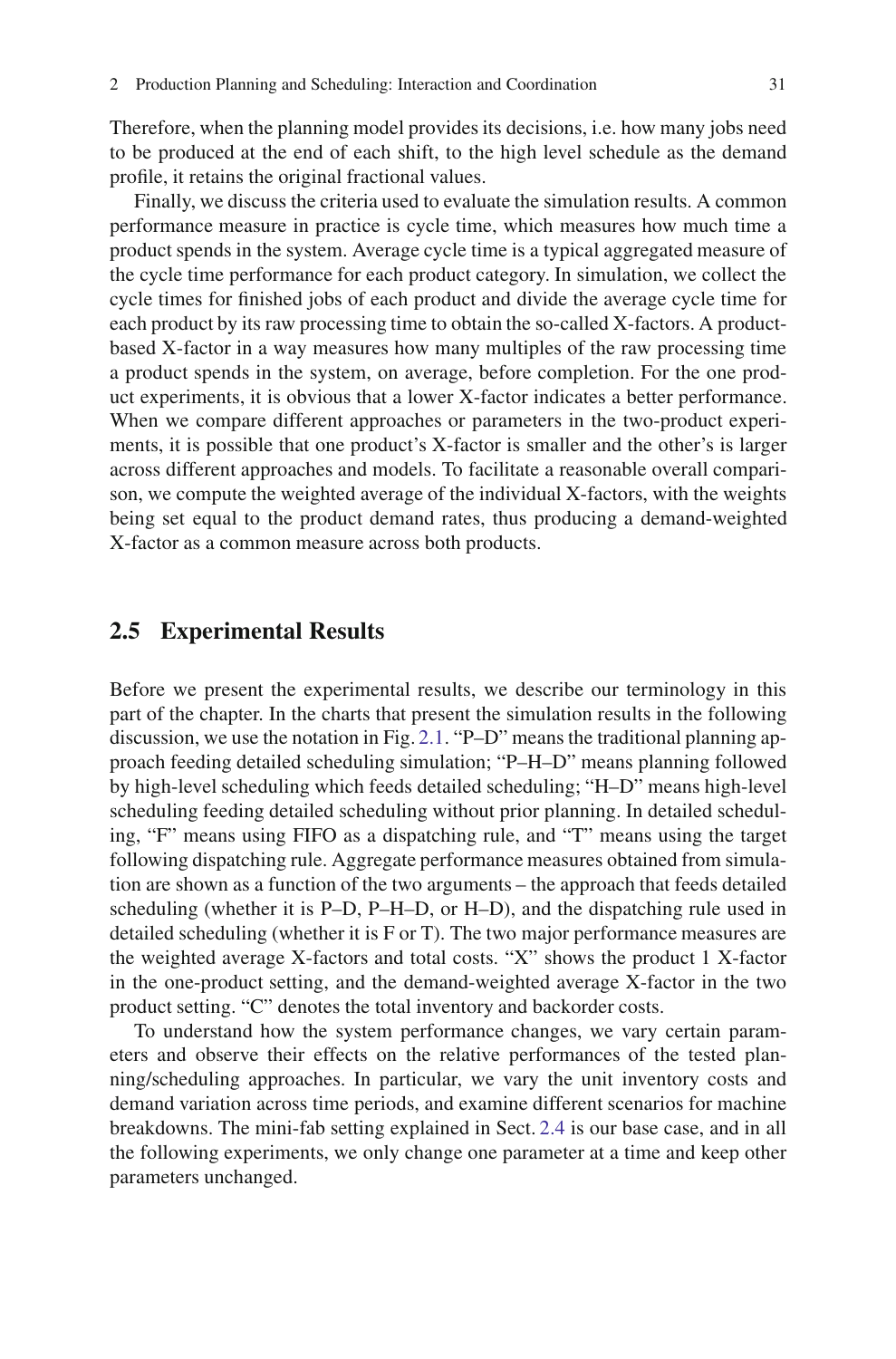# *2.5.1 One Product Results*

First, we test the approaches with one-product experiments. In these experiments, we only have demand for product 1. In order to keep the traffic intensity (or utilization) consistent with the two-product settings, we change the demand profile in the base case setting for product 1 to 90 jobs every 14 shifts, which results in a traffic intensity of 93%.

In these experiments, we keep the backorder cost fixed at \$50 per unit per shift and modify the inventory cost per unit per shift according to Table [2.3.](#page-17-0)

Figure [2.4](#page-17-1) shows the impact of varying the unit inventory cost on X-factor and total costs. We see that the proposed P–H–D approach and the H–D approach always produce lower X-factors than the planning model alone (with either dispatching rule). We also find that the changes in inventory cost affect the overall X-factors level very little. The total costs generally increase as the unit inventory costs increase, regardless of the approach, with small differences across alternative approaches. To see whether there is any interaction between the approaches and the components of the total costs (inventory and backorder), we plot their levels separately in Fig. [2.5.](#page-18-0) We see that as the unit inventory cost increases, we keep less inventory and incur more backorders for a given approach, as expected. Since the P–H–D and H–D approaches try to control the WIP levels, they have a little more inventory and much fewer backorders than the traditional P–D approach. We also observe that an increase in the unit inventory cost (and a decrease in the relative cost of backorders) causes significantly sharper increases in the conventional P–D approach, regardless of the dispatching rule used for detailed scheduling. The experiments using the FIFO dispatching rule with the P–H–D and H–D approaches also show that FIFO is in general worse than the target following dispatching rule. We only report the performance of P–D and FIFO as a benchmark to make the graphs more legible.

<span id="page-17-0"></span>

|                  | Table 2.3 Change in inventory cost per unit per shift |                     |         |  |
|------------------|-------------------------------------------------------|---------------------|---------|--|
| Experiment index |                                                       |                     | 1 2 3 4 |  |
|                  | Unit inventory cost for product 1                     | $1 \quad 2 \quad 4$ |         |  |



<span id="page-17-1"></span>**Fig. 2.4** Impact of varying unit inventory costs on X-factor and total costs for single product experiments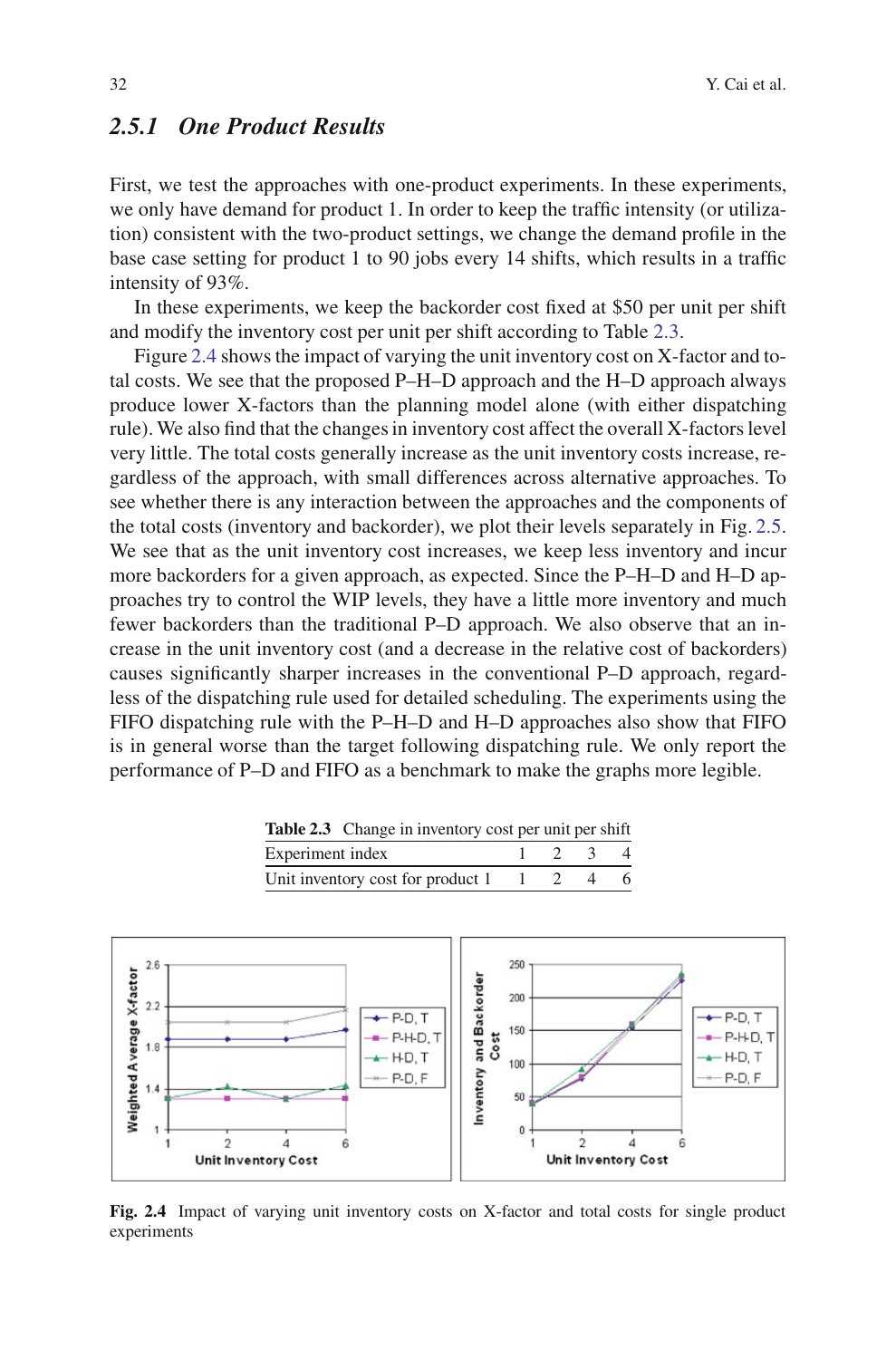

**Fig. 2.5** Impact on inventory and backorder quantity of inventory cost change for single product

<span id="page-18-1"></span><span id="page-18-0"></span>

| <b>Table 2.4</b> Demand distributions for the single product experiments |    |          |          |          |
|--------------------------------------------------------------------------|----|----------|----------|----------|
| Experiment index                                                         |    |          |          |          |
| Demand (Uniform)                                                         | 90 | (88, 93) | (85, 95) | (83, 98) |



<span id="page-18-2"></span>**Fig. 2.6** Impact on X-factor and cost of demand variance

#### **2.5.1.1 Demand Variation**

In actual manufacturing systems, demand may vary over time. This is especially true in the semiconductor industry, where the technology evolves so fast that it affects the demand levels for different categories of products differently. In the experiments in this section, we modify the variability of the demand. Hence, for each week, we generate a random demand value drawn from a discrete uniform distribution. We change variability of demand over time by extending the underlying range of the distribution as shown in Table [2.4.](#page-18-1)

Again, as seen in Fig. [2.6,](#page-18-2) the X-factors obtained by P–H–D and H–D are much lower than those obtained by P–D, regardless of the dispatching rule used with P–D. The H–D approach achieves the lowest total costs among the approaches tested. From these results, we see that increase in demand variation does not cause a significant increase in the X-factor levels for a given planning/scheduling approach, while the increase in total costs can be high, especially for P–D and P–H–D.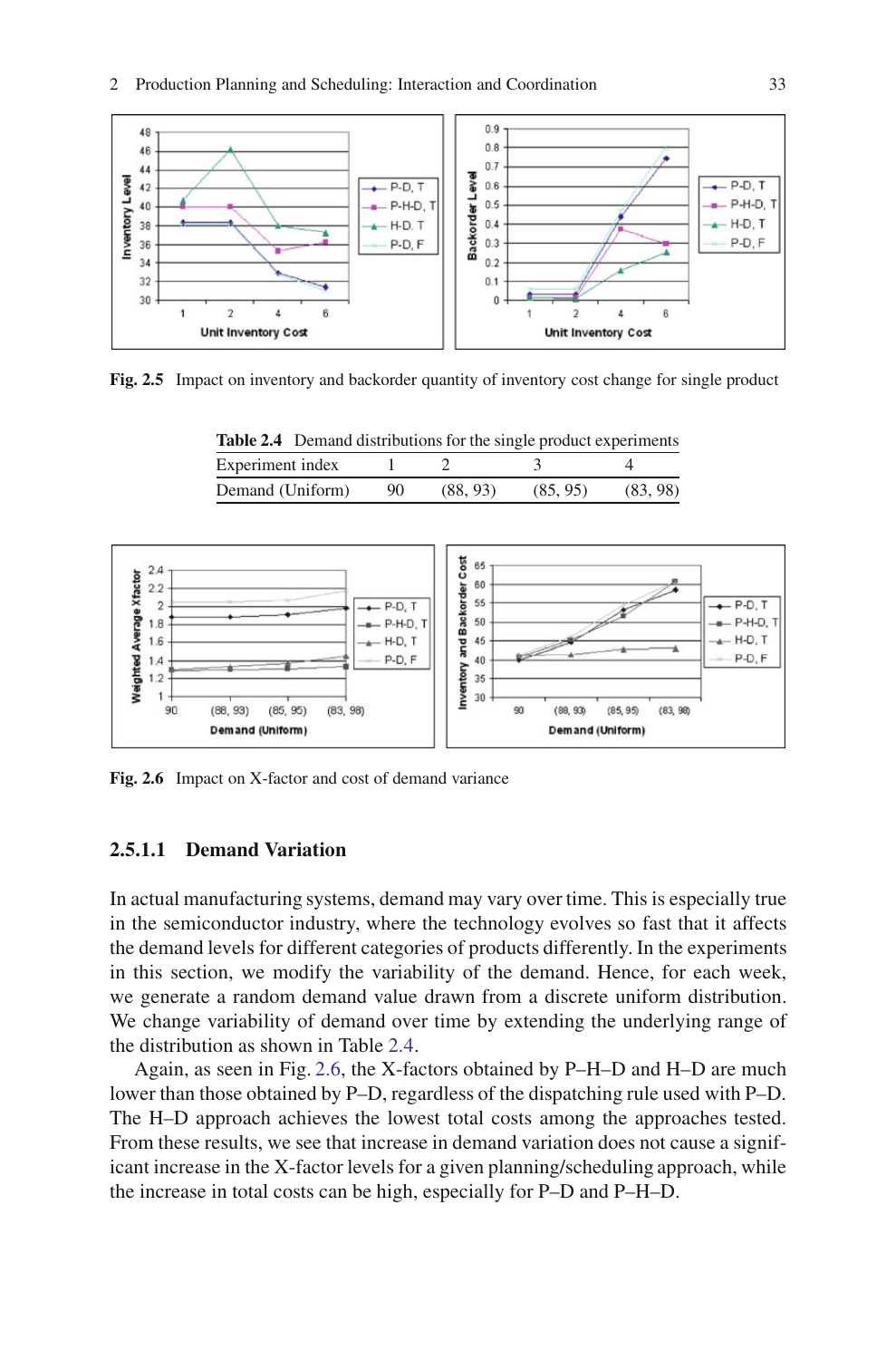

<span id="page-19-0"></span>Fig. 2.7 Impact of demand variation on inventory and backorder quantities

Figure [2.7](#page-19-0) shows the average inventory and backorder level. We find that the backorder level of the P–D approach increases much more sharply than in the other approaches as the demand variation increases, regardless of the dispatching rule used in conjunction with it. Since the P–H–D approach obtains the implied demand profile from planning and does not directly consider the original demand profile, it cannot perform well in controlling backorders as the demand variation increases. Although the P–H–D approach has higher backorder levels than the H–D approach, it has lower backorders than the P–D approach in three out of four experiments, and a comparable backorder level for the other one. However, the demand variation almost has no impact on the H–D approach; the inventory and backorder levels do not climb significantly while the demand variation increases. The reason could be that the H–D approach takes the original demand (and its variation) into account directly and, to some extent, anticipates the variations in demand. Thus, it performs better than the alternatives in the case where the demand variation is a dominating factor.

# *2.5.2 Two Product Results*

We now present the results of the two-product experiments. Since the two products compete for capacity in this setting, the analysis is not straightforward. However, we still find some useful insights here.

#### **2.5.2.1 Unit Inventory Cost**

In this set of experiments, we evaluate the impact of varying unit inventory cost, which takes a value of \$1, \$2, \$4, or \$6 per job per shift. When we change the inventory cost for one product, we fix the inventory cost for the other to the base level, \$1 per job per shift. The changes are displayed in Table [2.5.](#page-20-0)

Figures [2.8](#page-20-1) and [2.9](#page-20-2) show the simulation results of these experiments varying unit inventory cost for product 1 and for that of product 2, respectively.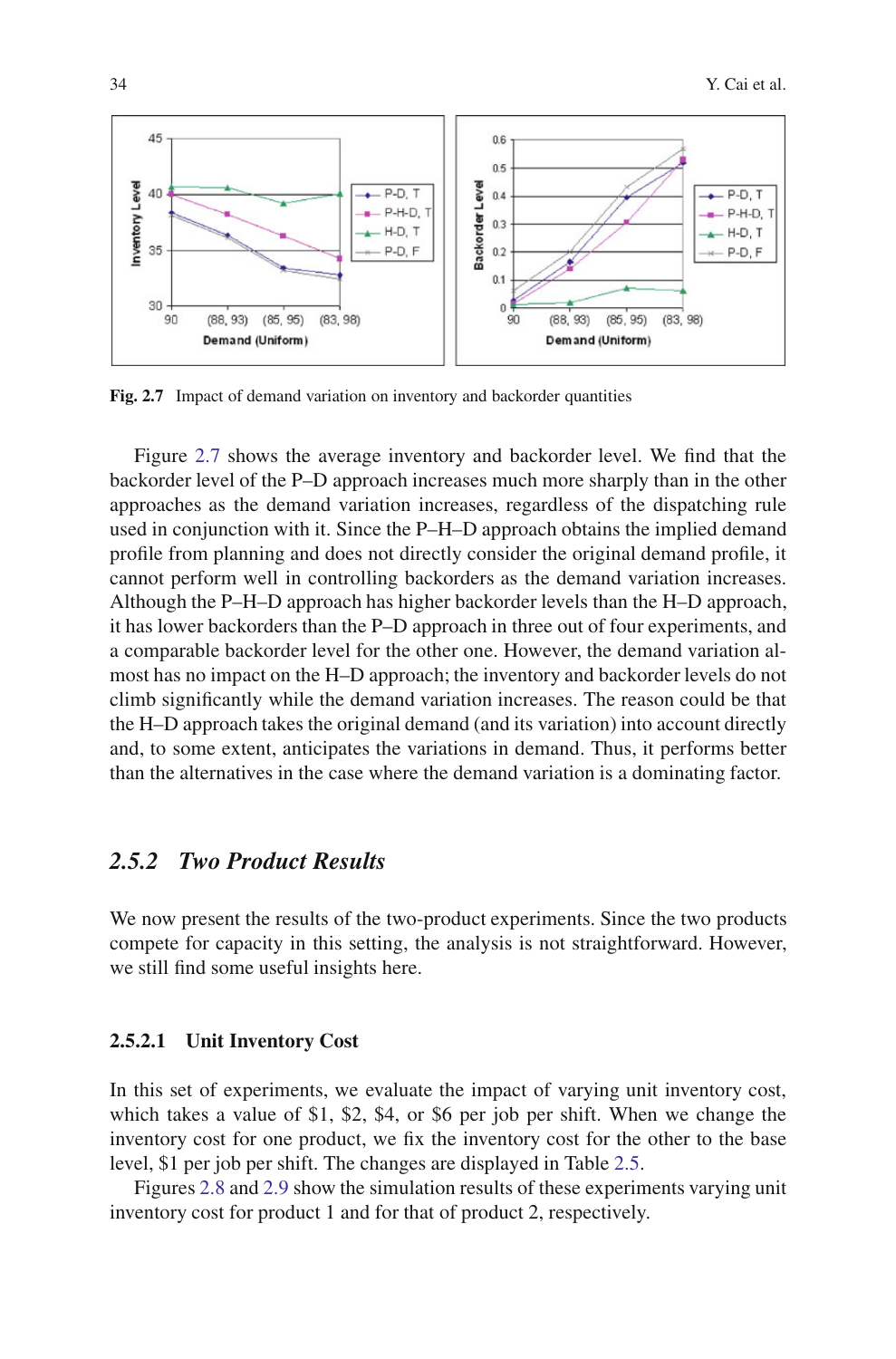#### 2 Production Planning and Scheduling: Interaction and Coordination 35

<span id="page-20-0"></span>

| <b>Lable 2.3</b> Inventory cost per unit per sinfu |  |  |  |  |  |  |  |  |
|----------------------------------------------------|--|--|--|--|--|--|--|--|
| Experiment                                         |  |  |  |  |  |  |  |  |
| Inventory cost for product 1                       |  |  |  |  |  |  |  |  |
| Inventory cost for product 2                       |  |  |  |  |  |  |  |  |





<span id="page-20-1"></span>**Fig. 2.8** Impact of unit inventory cost of product 1



<span id="page-20-2"></span>**Fig. 2.9** Impact of unit inventory cost of product 2

As before, increasing unit inventory costs results in increasing total costs and relatively stable X-factor values for the tested approach. Comparing the different planning/scheduling approaches, the P–D approach with FIFO has the largest weighted average X-factor, and the P–D approach with target following the second largest. In general, the P–D approach with either dispatching rule has lower total costs, and the approaches with high level scheduling (P–H–D and H–D) have larger total costs. For all the experiments in which we modified the unit inventory cost for product 1, the weighted average X-factors are similar for the P–H–D and H–D approach. Overall, P–H–D and H–D are the best in terms of the X-factor and they are comparable to P–D with FIFO or target following dispatching.

#### **2.5.2.2 Demand Variation**

In the previous 2-product experiments, we have demand levels constant over time, at 55 units and 44 units per 14 shifts for products 1 and 2, respectively. To make it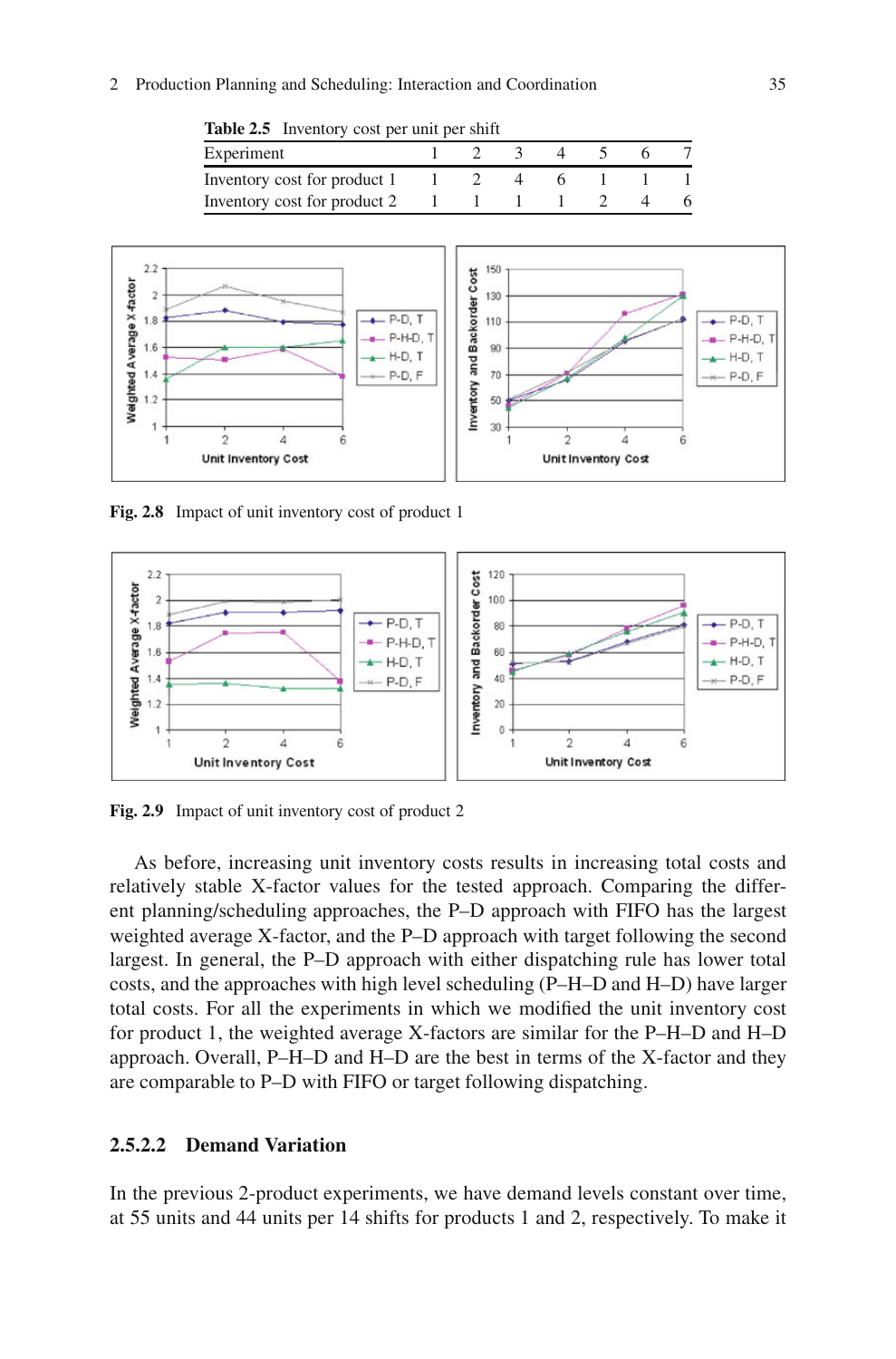more realistic, we change shift demands over time, setting the means to the levels in the constant demand case. The distributions used to create individual shift demand levels are discrete uniform as in the one product experiment. We change the demand variation by extending the range of the uniform distribution, taking range values of 0 (no variation, fixed demand scenario), 5, 10, or 15. For example, when we set the variation range to 5, the demand distribution is discrete uniform between 53 and 58 (both inclusive, represented by Uniform(53, 58)) for product 1, and Uniform (42, 47) for product 2. These levels are described in Table [2.6.](#page-21-0)

Figures [2.10](#page-21-1) and [2.11](#page-21-2) show the impact of demand variation of product 1 and 2, respectively. Again, we have lower weighted X-factors in the P–H–D approach and the H–D approach. For the planning model, the cost increases when the demand variation increases for the first product. As in the one product case, it seems that the high level scheduling approach is robust with respect to the demand variation.

**Table 2.6** Demand profiles with different distributions

<span id="page-21-0"></span>

| Experiment                                                  |  |    |    |                                  |  |
|-------------------------------------------------------------|--|----|----|----------------------------------|--|
| Product 1 demand (Uniform) 55 (53, 58) (50, 60) (45, 61) 55 |  |    |    |                                  |  |
| Product 2 demand (Uniform) 44 44                            |  | 44 | 44 | $(41, 47)$ $(38, 50)$ $(34, 53)$ |  |
|                                                             |  |    |    |                                  |  |



<span id="page-21-1"></span>**Fig. 2.10** Impact from demand variation of product 1



<span id="page-21-2"></span>**Fig. 2.11** Impact from demand variation of product 2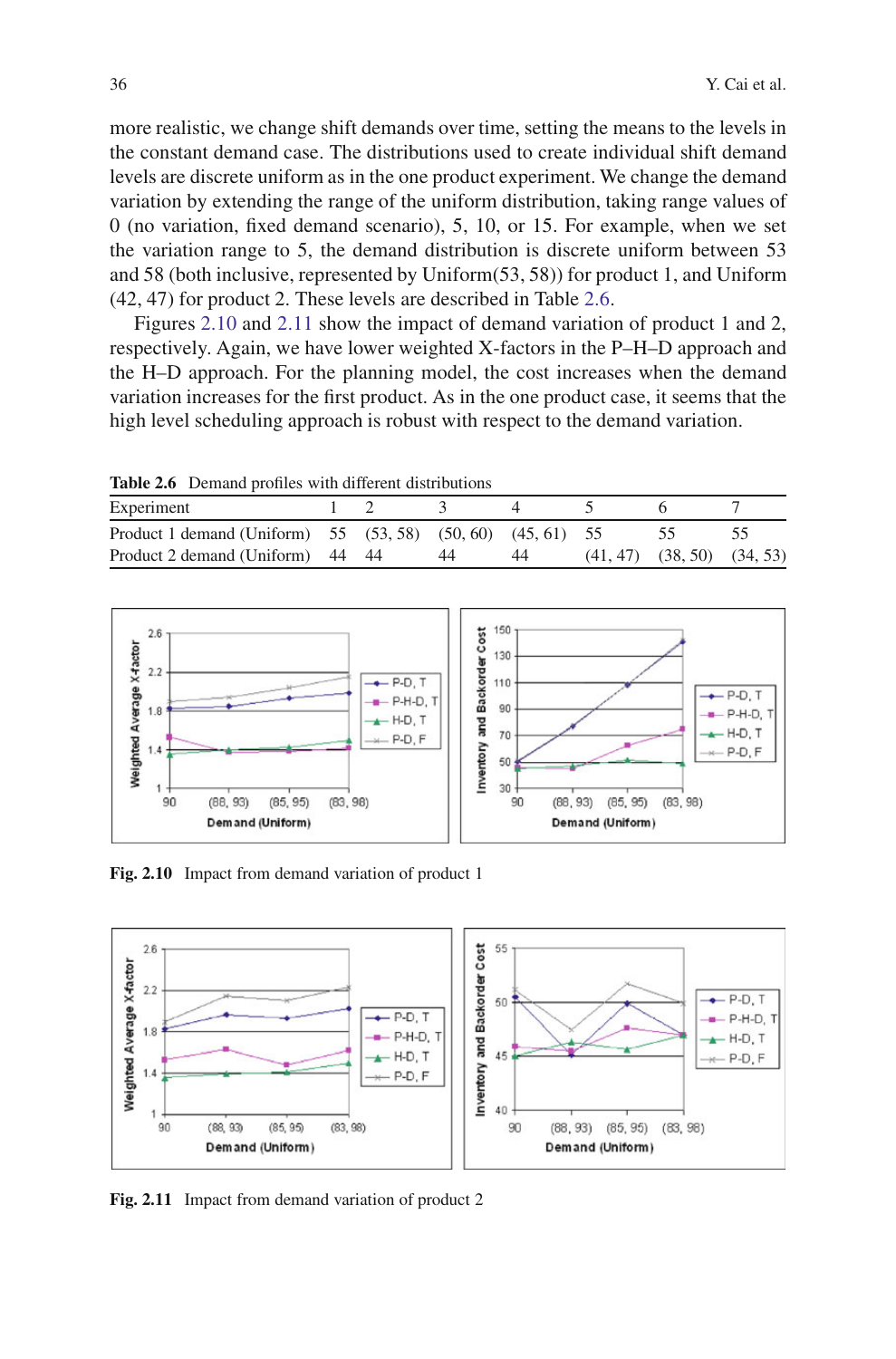#### **2.5.2.3 Machine Breakdowns**

In the base experimental setting, described in Sect. [2.4.1,](#page-13-1) the time between machine failures and the time to repair follow exponential distributions. The mean time between failures (MTBF) at station 1 is 42 h, and the mean time to repair (MTTR) is 45 min, which produces an availability of 98.2% (long-term percentage of "up" time out of total time, i.e., MTBF/(MTBF+MTTR)). In this section, we evaluate the impact of varying levels of machine breakdowns. However, to keep the evaluation simple, we keep the traffic intensity of station 1 less than that of station 3, so that the bottleneck station does not change when we vary the downtime parameters. As before, when we modify one of the factors we keep the others at the base levels.

We first vary the mean time between failures at station 1, and keep the mean repair time at 45 min. The MTBF changes according to Table [2.7.](#page-22-0)

Figure [2.12](#page-22-1) shows the impact of different mean times between failures at station 1 on the weighted average X-factors for the tested planning/scheduling approaches. In these experiments, the P–H–D approach produces the lowest weighted X-factor, and its cost is comparable to the cost of the planning model. Although the H–D approach has a slightly higher weighted X-factor than P–H–D (still lower than P–D with FIFO or target following), it has lower total costs than the other three approaches when breakdowns are more frequent. As the mean time between failures increases (i.e., as the availability increases), the differences among the total cost of the various approaches decrease. Also, the weighted X-factor decreases as the disruptions are less frequent for all four approaches. Again, the FIFO dispatching rule with the planning model gives the worst performance.

As part of the experiments in this section, we also vary the MTTR at station 1 according to the values in Table [2.8.](#page-23-0) By keeping the MTBF at 42 h, we generate availability levels comparable to those in the MTTR experiments. Figure [2.13](#page-23-1)

<span id="page-22-0"></span>

| <b>Table 2.7</b> Mean times between failures at station 1 |        |                 |      |        |       |  |  |  |
|-----------------------------------------------------------|--------|-----------------|------|--------|-------|--|--|--|
| MTBF(h)                                                   | 75     | $\overline{9}$  | 12.5 | 25.    | 42.   |  |  |  |
| Station 1 availability                                    | $90\%$ | $91.6\%$ $94\%$ |      | $97\%$ | 98.2% |  |  |  |
| Station 1 traffic intensity                               | 0.87   | 0.85            | 0.83 | 0.81   | 0.8   |  |  |  |



<span id="page-22-1"></span>**Fig. 2.12** Effect of mean time between failures at station 1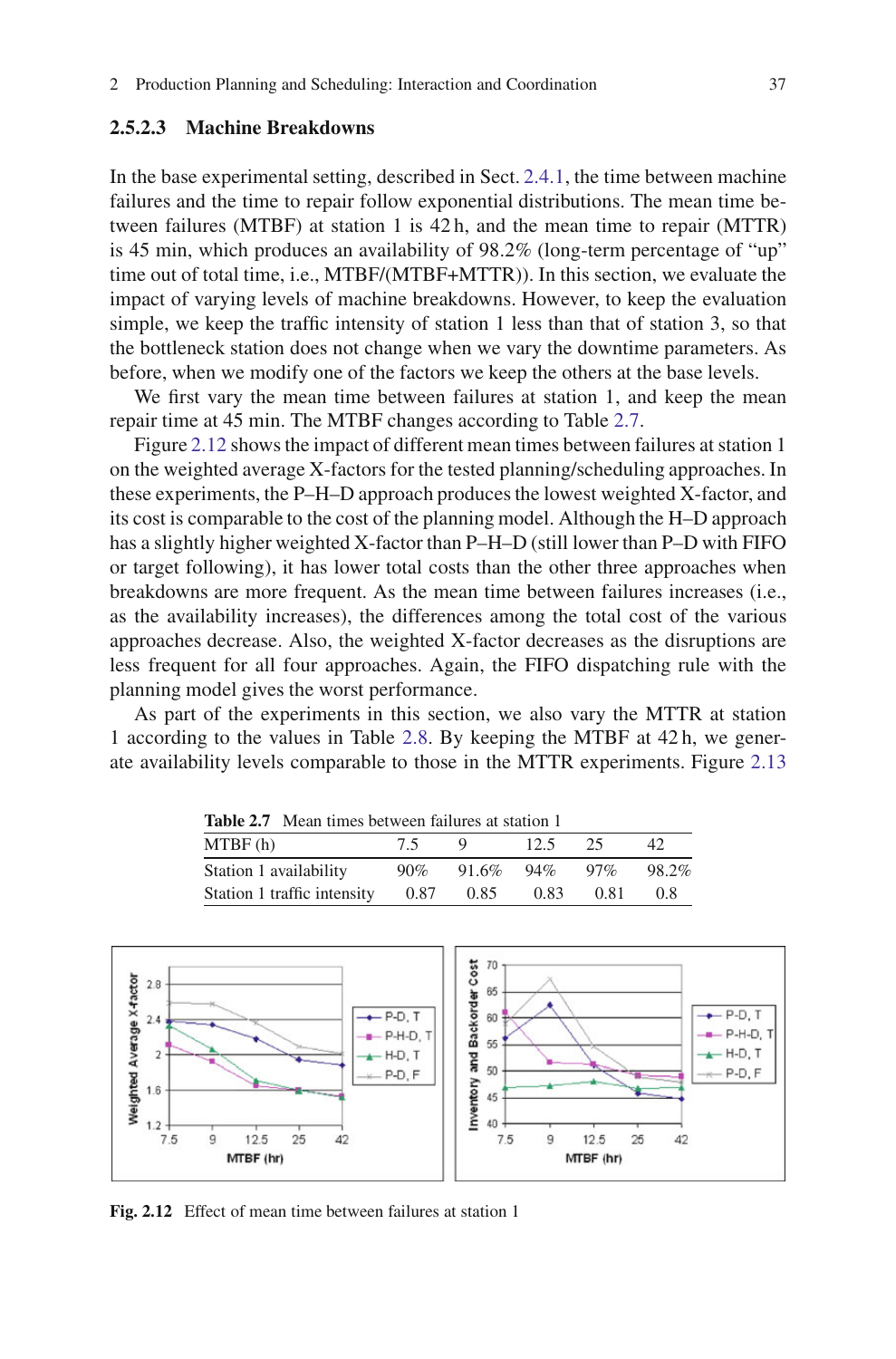<span id="page-23-0"></span>**Table 2.8** Mean times to repair at station 1

| MTTR(min)                   | 252  | 210.  | 150  | 75     | 45    |
|-----------------------------|------|-------|------|--------|-------|
| Station 1 availability      | 90%  | 91.6% | 94%  | $97\%$ | 98.2% |
| Station 1 traffic intensity | 0.87 | 0.85  | 0.83 | 0.81   | 0.8   |



<span id="page-23-1"></span>**Fig. 2.13** Impact to weighted average X-factor and cost from mean repair time at station 1

shows the effect of different mean repair times on X-factor and total costs. In these experiments, the approaches with high-level scheduling (P–H–D and H–D, both with target following dispatching) produce lower weighted X-factors than P–D with FIFO and target following. Again, P–H–D and H–D have similar weighted X-factors. In total costs, these approaches yield lower values than the planning-onlybased approaches (P–D), especially when the repair times are long and availability is low. Comparing this with the previous set of experiments, we find that the impact from the breakdown duration (MTTR experiments) is more pronounced than the impact from the frequency of breakdowns (MTBF experiments).

### *2.5.3 Gantt Chart Analysis*

To analyze why P–H–D or H–D works better than P–D, we examine the Gantt charts representing the processing of jobs in some of the above experiments. As mentioned before, we choose the same random seed for all three approaches so that they see the same realization of machine breakdowns. Figures [2.14](#page-24-0) and [2.15](#page-25-1) are two typical time periods in one replication of the same setting, which corresponds to the second column in Table [2.7.](#page-22-0)

As we can see from Fig. [2.14,](#page-24-0) in the P–D approach, during the  $1.05-1.08 \times 10^4$ ) min time interval, there are no new releases. Therefore, when the machine breaks down at station 1 around  $1.12 \times 10^4$  min, there is not enough WIP at the bottleneck station 3, and the station becomes idle at around  $1.13 \times 10^4$  min. However, for the P–H–D and H–D approach, the same disruption does not affect the bottleneck station at all.

In Fig. [2.15,](#page-25-1) although the machine break down in station 1 affects the bottleneck station in all three approaches, we can see clearly that the idle time of the bottleneck station in the P–H–D and H–D approaches is significantly smaller than the one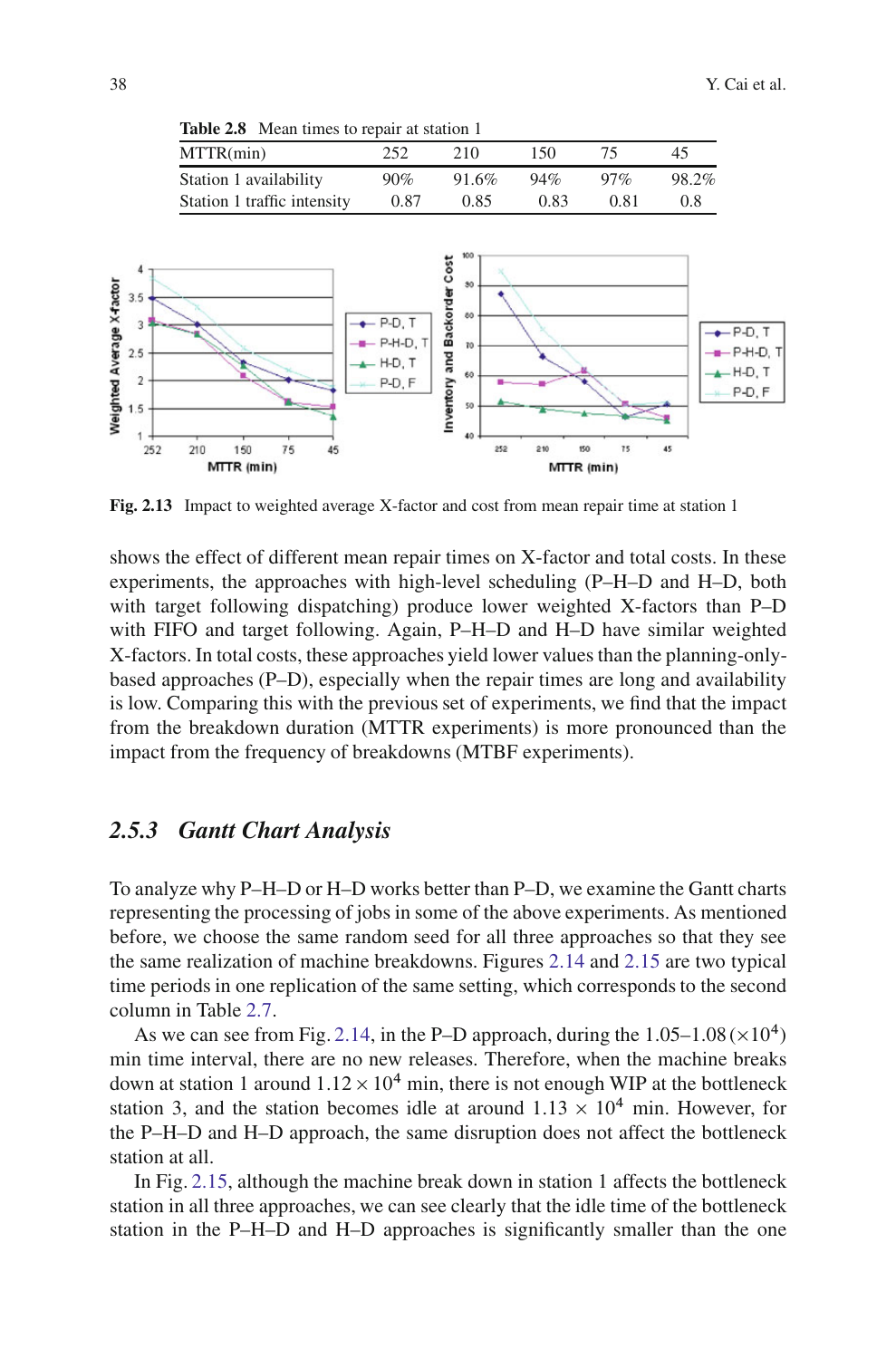

<span id="page-24-0"></span>**Fig. 2.14** Gantt chart for three approaches between 0.9 and  $1.3 \times 10^4$ ) min

in the P–D approach. If we look at the Gantt chart along the whole time horizon, we find that situations such as those seen in Figs. [2.14](#page-24-0) and [2.15](#page-25-1) are very common. In the P–H–D and H–D approaches, jobs are "pushed" to the bottleneck station, thus some jobs can avoid the machine-break-down situation without being held at station 1. On the contrary, the total number of jobs released is almost the same for all three approaches since the demand profiles are the same. Therefore, the weighted average cycle times in the P–H–D and H–D approach are smaller than the cycle time achieved by the P–D approach.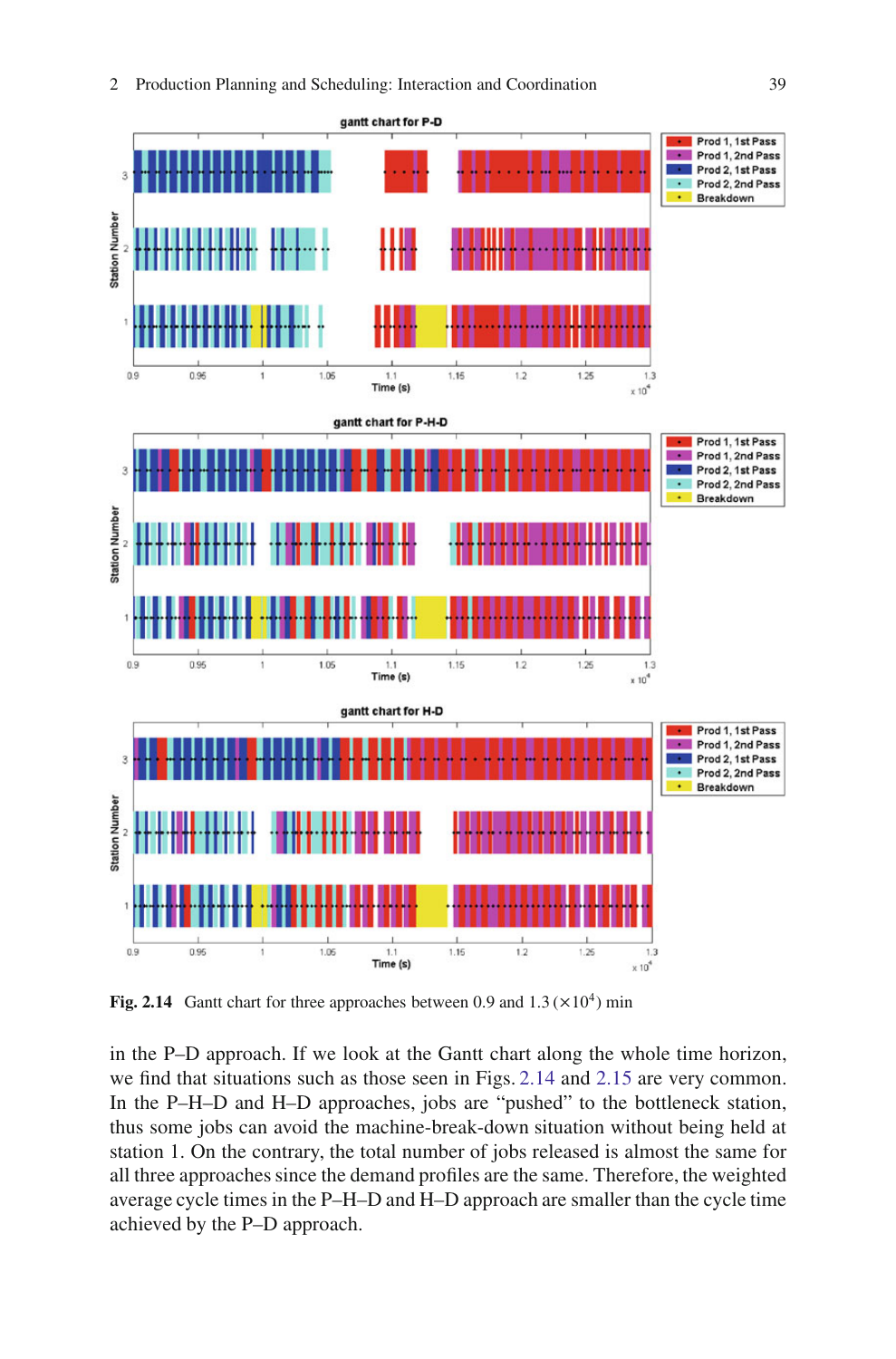

<span id="page-25-1"></span>**Fig. 2.15** Gantt chart for three approaches between 2 and  $2.3 \times 10^4$ )min

# <span id="page-25-0"></span>**2.6 Summary**

Production planning is a critical process for every manufacturing company since it directly affects the performance of detailed scheduling, which ultimately determines the overall performance of the manufacturing system. Despite this interdependency, in many manufacturing companies planning and detailed scheduling activities are separated, with a limited coordination between them. Usually, planning decisions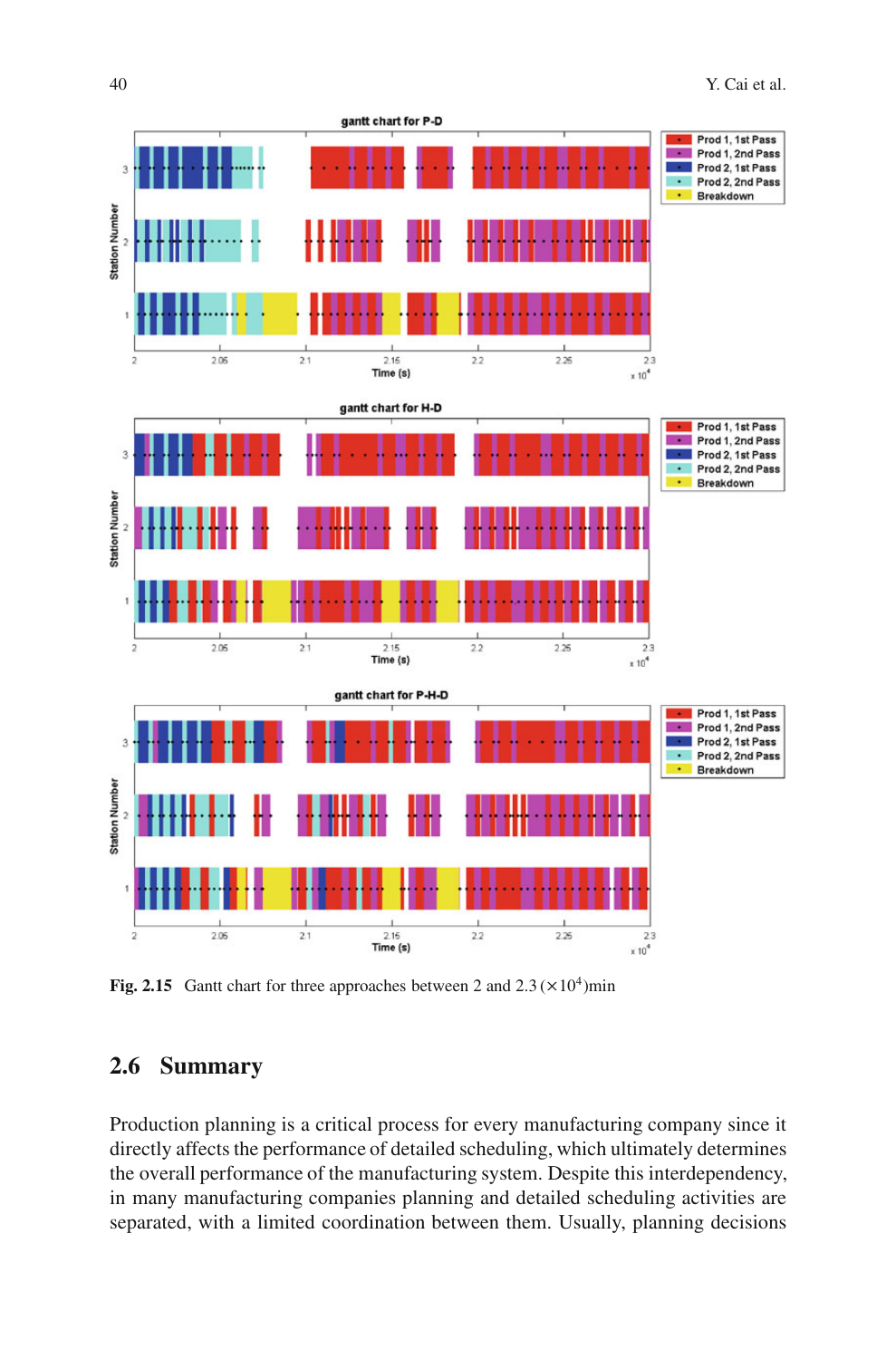obtained from a long-term model are fed into a scheduling model as restrictions, jobs to be released, and due dates. Detailed scheduling is typically handled through dispatching.

In this paper, we suggest incorporating an intermediate stage into the usual planning-scheduling hierarchy to seek coordination between planning and detailed scheduling. This approach consists of the usual planning model and a high level scheduling model, both of which feed dispatching-based detailed scheduling. The high level scheduling model explicitly controls the WIP over time at each stage in the system, thus providing a more specific guide to detailed scheduling. Our numerical results indicate that the proposed approach results in shorter cycle times (realized as a lower weighted X-factor) than the conventional two-stage approach of feeding planning results into a detailed scheduling algorithm. In most cases, the use of the high level scheduling model, either as an intermediate step between planning and detailed scheduling or as an initial step before detailed scheduling, results in lower inventory and backorder costs. This approach without a major planning step turns out to be especially suitable for situations with high demand variability. All these results indicate that if we consider more scheduling details in the planning level and/or at an intermediate level before detailed scheduling, we would have better performance on the shop-floor in terms of both cycle times and system costs including inventory and backorders.

In actual manufacturing systems, all planning and scheduling systems are implemented in a rolling horizon fashion. This is also true for the three-level planning/high-level scheduling/detailed scheduling approach. For example, the planning model would generate a plan for one quarter every month, and produce the first several months' demand profile, release schedule, and production targets, for the upcoming weeks. This information would then be released to the high level scheduling model. Then the high level scheduling model would generate a more granular (say by day or shift) release policy and processing targets, for each major processing step pertaining to the upcoming week or month. The detailed scheduling step would try to implement the high-level scheduling decisions made for the next few days on the shop floor. High level scheduling and planning steps can be rerun with some regular frequency (say every week and month, respectively). During the execution of detailed scheduling, the current system status, such as WIP level, machine availability, may provide feedback that would initiate more frequent runs of the high level scheduling and planning models. We believe the rolling horizon approach would improve the performance of the proposed approach that incorporates a high-level scheduling model. Simulation of such a rolling horizon approach requires significant effort and we leave this as a topic for future research.

# **References**

<span id="page-26-0"></span>Asmundsson J, Rardin R, Uzsoy R (2006) Tractable nonlinear production planning models for semiconductor wafer fabrication facilities. IEEE Trans Semicond Manuf 19:95–111

<span id="page-26-1"></span>Bertsimas D, Gamarnik D, Sethuraman J (2003) From fluid relaxation to practical algorithms for job shop scheduling: the holding cost objective. Oper Res 51(5):798–813